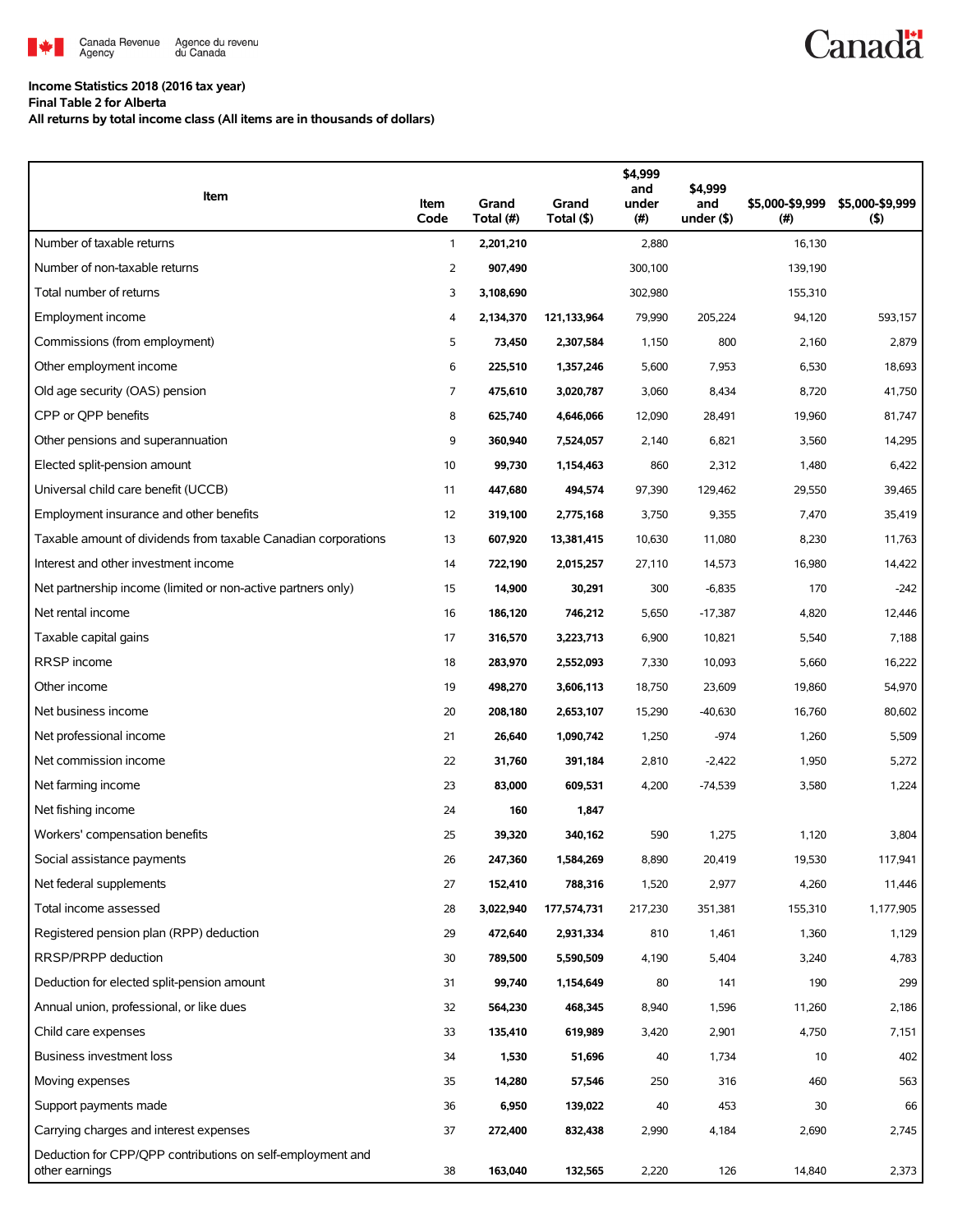

## **Income Statistics 2018 (2016 tax year)**

**Final Table 2 for Alberta**

**All returns by total income class (All items are in thousands of dollars)**

| Item                                                                                          | Item<br>Code | Grand<br>Total (#) | Grand<br>Total (\$) | \$4,999<br>and<br>under<br>$(\#)$ | \$4,999<br>and<br>under $($ \$) | \$5,000-\$9,999<br>(#) | \$5,000-\$9,999<br>$($ \$) |
|-----------------------------------------------------------------------------------------------|--------------|--------------------|---------------------|-----------------------------------|---------------------------------|------------------------|----------------------------|
| Deduction for provincial parental insurance plan (PPIP) premiums<br>on self-employment income | 39           |                    |                     |                                   |                                 |                        |                            |
| Exploration and development expenses                                                          | 40           | 9,420              | 103,112             | 70                                | 210                             | 50                     | 93                         |
| Other employment expenses                                                                     | 41           | 106,920            | 484,454             | 440                               | 1,118                           | 580                    | 1,215                      |
| Clergy residence deduction                                                                    | 42           | 3,770              | 59,728              |                                   |                                 | 10                     | 41                         |
| Other deductions                                                                              | 43           | 90,040             | 253,378             | 2,660                             | 1,558                           | 2,390                  | 1,422                      |
| Total deductions before adjustments                                                           | 44           | 1,649,630          | 12,882,705          | 24,590                            | 21,878                          | 36,110                 | 24,747                     |
| Social benefits repayment                                                                     | 45           | 79,170             | 223,271             |                                   |                                 |                        |                            |
| Net income                                                                                    | 46           | 3,012,830          | 164,600,494         | 207,970                           | 439,722                         | 155,050                | 1,154,688                  |
| Canadian Forces personnel and police deduction                                                | 47           | 350                | 5,785               |                                   |                                 |                        |                            |
| Security options deductions                                                                   | 48           | 8,480              | 338,176             | 10                                | 27                              |                        |                            |
| Other payments deduction                                                                      | 49           | 322,620            | 2,712,443           | 10,290                            | 24,672                          | 23,620                 | 133,191                    |
| Non-capital losses of other years                                                             | 50           | 3,400              | 27,320              | 40                                | 58                              | 20                     | 67                         |
| Net capital losses of other years                                                             | 51           | 64,830             | 232,731             | 200                               | 136                             | 170                    | 365                        |
| Capital gains deduction                                                                       | 52           | 10,200             | 934,075             | 30                                | 258                             | 30                     | 33                         |
| Northern residents deductions                                                                 | 53           | 105,870            | 367,533             | 930                               | 435                             | 1,130                  | 1,603                      |
| <b>Additional deductions</b>                                                                  | 54           | 12,550             | 58,791              | 240                               | 586                             | 280                    | 966                        |
| Farming/fishing losses of prior years                                                         | 55           | 2,160              | 25,310              |                                   |                                 |                        |                            |
| Total deductions from net income                                                              | 56           | 510,400            | 4,704,251           | 11,650                            | 26,285                          | 24,980                 | 136,277                    |
| Taxable income assessed                                                                       | 57           | 2,968,840          | 159,909,795         | 202,620                           | 416,371                         | 145,400                | 1,019,265                  |
| Basic personal amount                                                                         | 58           | 3,108,600          | 35,553,101          | 302,930                           | 3,421,966                       | 155,310                | 1,764,953                  |
| Age amount                                                                                    | 59           | 472,380            | 2,927,718           | 11,910                            | 82,622                          | 12,010                 | 84,600                     |
| Spouse or common-law partner amount                                                           | 60           | 259,550            | 2,123,655           | 11,910                            | 121,219                         | 7,340                  | 61,496                     |
| Amount for an eligible dependant                                                              | 61           | 101,580            | 1,107,502           | 9,460                             | 105,587                         | 5,520                  | 61,056                     |
| Family caregiver amount for children under 18 years of age                                    | 62           | 14,600             | 37,209              | 740                               | 2,137                           | 350                    | 870                        |
| Amount for infirm dependants age 18 or older                                                  | 63           | 890                | 5,314               | 20                                | 148                             | 20                     | 93                         |
| CPP or QPP contributions through employment                                                   | 64           | 2,014,030          | 3,592,471           | 55,160                            | 7,898                           | 78,700                 | 17,295                     |
| CPP or QPP contributions on self-employment and other earnings                                | 65           | 163,040            | 132,565             | 2,220                             | 126                             | 14,840                 | 2,373                      |
| Employment insurance premiums                                                                 | 66           | 1,894,850          | 1,296,199           | 52,020                            | 8,646                           | 81,930                 | 10,589                     |
| PPIP premiums paid                                                                            | 67           |                    |                     |                                   |                                 |                        |                            |
| PPIP premiums payable on employment income                                                    | 68           |                    |                     |                                   |                                 |                        |                            |
| PPIP premiums payable on self-employment income                                               | 69           |                    |                     |                                   |                                 |                        |                            |
| Volunteer firefighters' amount/search and rescue volunteers'<br>amount                        | 70           | 4,180              | 12,531              | 90                                | 276                             | 70                     | 210                        |
| Canada employment amount                                                                      | 71           | 2,186,730          | 2,483,786           | 83,950                            | 83,230                          | 96,540                 | 109,154                    |
| Public transit amount                                                                         | 72           | 213,700            | 133,932             | 12,170                            | 4,191                           | 10,990                 | 4,056                      |
| Children's arts amount                                                                        | 73           | 83,580             | 27,571              | 1,480                             | 445                             | 830                    | 250                        |
| Home accessibility expenses                                                                   | 74           | 1,690              | 7,494               | 20                                | 79                              | 10                     | 29                         |
| Home buyers' amount                                                                           | 75           | 28,850             | 130,219             | 150                               | 583                             | 80                     | 337                        |
| Pension income amount                                                                         | 76           | 415,690            | 791,978             | 2,700                             | 4,057                           | 4,630                  | 7,663                      |

**Canadä**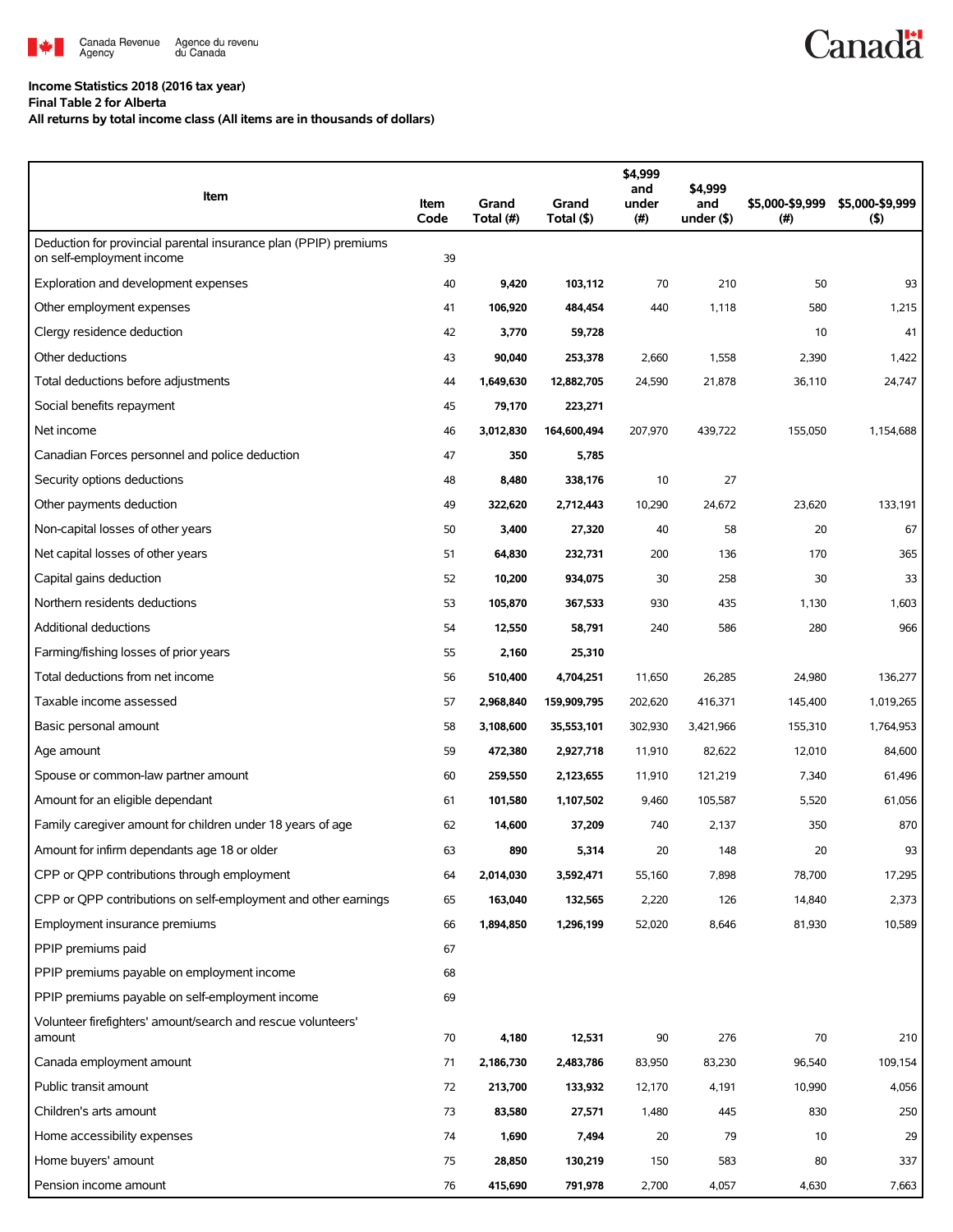

## **Income Statistics 2018 (2016 tax year)**

**Final Table 2 for Alberta**

**All returns by total income class (All items are in thousands of dollars)**

| Item                                                              | Item<br>Code | Grand<br>Total (#) | Grand<br>Total (\$) | \$4,999<br>and<br>under<br>(# ) | \$4,999<br>and<br>under $($ \$) | \$5,000-\$9,999<br>(# ) | \$5,000-\$9,999<br>$($ \$) |
|-------------------------------------------------------------------|--------------|--------------------|---------------------|---------------------------------|---------------------------------|-------------------------|----------------------------|
| Caregiver amount                                                  | 77           | 21,100             | 102,633             | 320                             | 1,598                           | 200                     | 898                        |
| Disability amount                                                 | 78           | 75,530             | 604,682             | 4,240                           | 34,955                          | 3,330                   | 26,781                     |
| Disability amount transferred from a dependant                    | 79           | 28,620             | 320,238             | 1,150                           | 13,882                          | 520                     | 6,028                      |
| Interest paid on student loans                                    | 80           | 72,520             | 38,899              | 380                             | 164                             | 230                     | 73                         |
| Tuition, education, and textbook amounts                          | 81           | 208,840            | 1,262,590           | 20                              | 19                              | 70                      | 106                        |
| Tuition, education, and textbook amounts transferred from a child | 82           | 59,040             | 296,516             | 60                              | 181                             | 50                      | 153                        |
| Amounts transferred from spouse or common-law partner             | 83           | 101,310            | 560,326             | 5,870                           | 37,416                          | 3,480                   | 20,492                     |
| Medical expenses                                                  | 84           | 381,620            | 1,006,907           | 15,790                          | 15,951                          | 10,420                  | 12,699                     |
| Total tax credits on personal amounts                             | 85           | 3,108,640          | 8,183,775           | 302,930                         | 592,107                         | 155,310                 | 328,839                    |
| Allowable charitable donations and government gifts               | 86           | 634,980            | 1,538,185           | 1,150                           | 336                             | 1,420                   | 691                        |
| Eligible cultural and ecological gifts                            | 87           | 770                | 15,303              |                                 |                                 |                         |                            |
| Total tax credit on donations and gifts                           | 88           | 633,470            | 453,640             | 1,150                           | 90                              | 1,420                   | 181                        |
| Total federal non-refundable tax credits                          | 89           | 3,108,640          | 8,637,415           | 302,930                         | 592,197                         | 155,310                 | 329,020                    |
| Federal dividend tax credit                                       | 90           | 560,600            | 1,572,514           | 1,380                           | 3                               | 940                     | 6                          |
| Minimum tax carryover                                             | 91           | 8,180              | 21,848              |                                 |                                 |                         |                            |
| Basic federal tax                                                 | 92           | 2,146,580          | 21,181,564          | 620                             | 541                             | 1,340                   | 468                        |
| Federal foreign tax credit                                        | 93           | 195,200            | 206,179             | 10                              | 1                               | 30                      | 6                          |
| Federal political contribution tax credit                         | 94           | 20,960             | 3,719               |                                 |                                 |                         |                            |
| Investment tax credit                                             | 95           | 1,500              | 2,738               |                                 |                                 |                         |                            |
| Labour-sponsored funds tax credit (federally registered)          | 96           | 10                 | 1                   |                                 |                                 |                         |                            |
| Labour-sponsored funds tax credit (provincially registered)       | 97           | 20                 | 4                   |                                 |                                 |                         |                            |
| Alternative minimum tax payable                                   | 98           | 6,540              | 40,774              |                                 |                                 |                         |                            |
| Net federal tax                                                   | 99           | 2,140,910          | 20,974,056          | 610                             | 553                             | 1,340                   | 483                        |
| CPP contributions on self-employment                              | 100          | 163,040            | 265,130             | 2,220                           | 252                             | 14,840                  | 4,745                      |
| Social Benefits repayment                                         | 101          | 79,170             | 223,271             |                                 |                                 |                         |                            |
| Working income tax benefit (WITB)                                 | 102          | 148,930            | 115,696             | 12,970                          | 6,418                           | 29,140                  | 25,560                     |
| Children's fitness tax credit                                     | 103          | 204,520            | 18,369              | 4,660                           | 380                             | 2,680                   | 210                        |
| Eligible educator school supply tax credit                        | 104          | 5,230              | 360                 | 40                              | 3                               | 50                      | 3                          |
| Net provincial or territorial tax                                 | 105          | 1,889,400          | 9,589,832           | 450                             | 205                             | 780                     | 189                        |
| Total tax payable                                                 | 106          | 2,201,210          | 31,052,608          | 2,880                           | 1,011                           | 16,130                  | 5,427                      |

## **Canadä**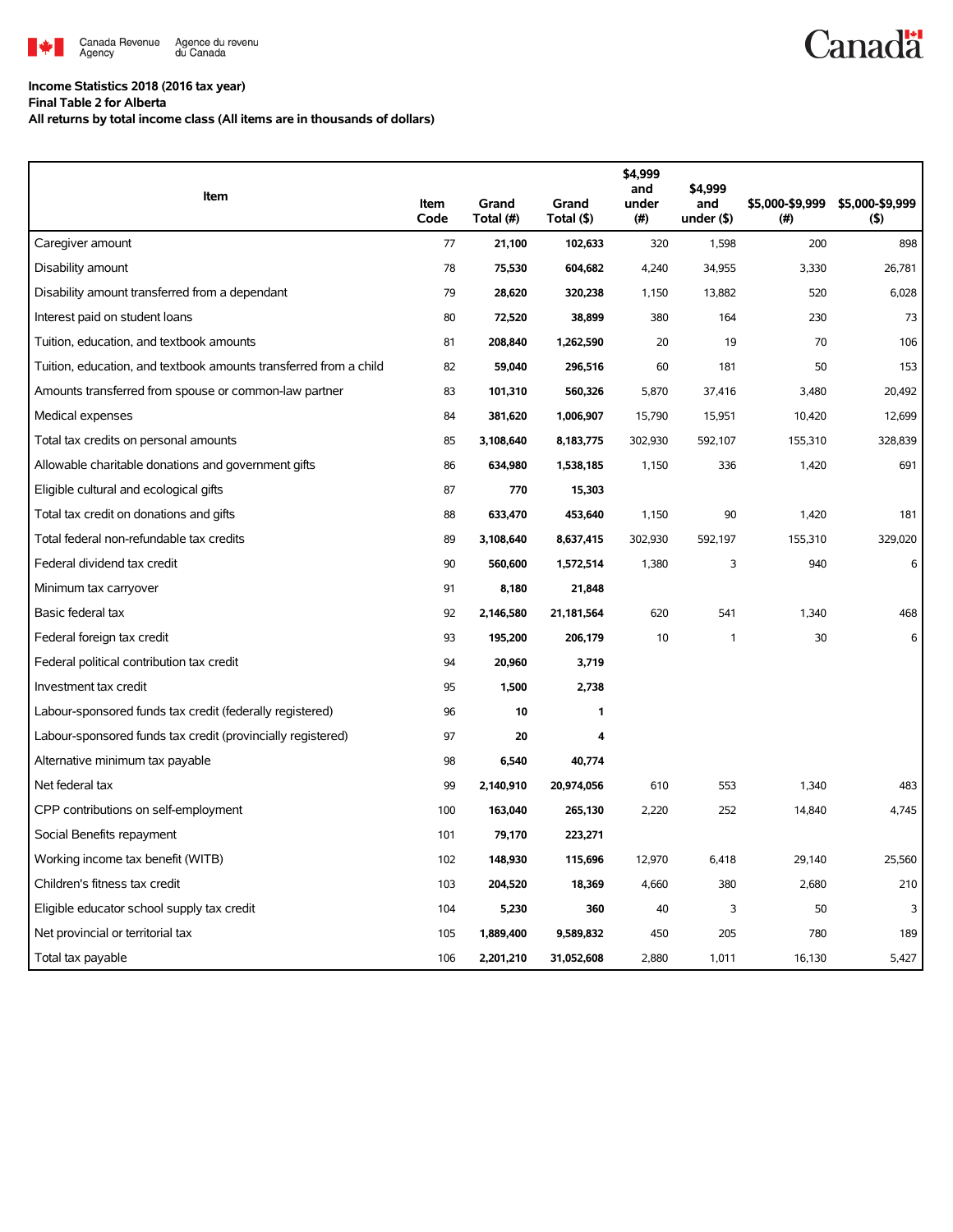| Item                                                                                             | Item<br>Code   | \$10,000-\$14,999<br>(# ) | \$10,000-\$14,999<br>(5) | \$15,000-\$19,999 \$15,000-\$19,999<br>(#) | (5)       | \$20,000-\$24,999<br>$(\#)$ | \$20,000-\$24,999<br>(5) |
|--------------------------------------------------------------------------------------------------|----------------|---------------------------|--------------------------|--------------------------------------------|-----------|-----------------------------|--------------------------|
| Number of taxable returns                                                                        | $\mathbf{1}$   | 41,140                    |                          | 81,490                                     |           | 109,340                     |                          |
| Number of non-taxable returns                                                                    | 2              | 137,950                   |                          | 125,830                                    |           | 111,720                     |                          |
| Total number of returns                                                                          | 3              | 179,100                   |                          | 207,320                                    |           | 221,060                     |                          |
| Employment income                                                                                | 4              | 102,070                   | 1,032,932                | 102,310                                    | 1,421,663 | 105,840                     | 1,855,023                |
| Commissions (from employment)                                                                    | 5              | 2,970                     | 6,147                    | 3,340                                      | 9,703     | 3,630                       | 14,819                   |
| Other employment income                                                                          | 6              | 8,380                     | 27,645                   | 9,210                                      | 32.430    | 9,790                       | 35,789                   |
| Old age security (OAS) pension                                                                   | $\overline{7}$ | 28,600                    | 163,583                  | 46,590                                     | 268,006   | 89,780                      | 571,493                  |
| CPP or QPP benefits                                                                              | 8              | 40,100                    | 199,846                  | 59,410                                     | 352,362   | 96,130                      | 647,629                  |
| Other pensions and superannuation                                                                | 9              | 8,260                     | 27,988                   | 16,000                                     | 62,497    | 40,590                      | 187,191                  |
| Elected split-pension amount                                                                     | 10             | 3,500                     | 18,285                   | 5,110                                      | 34,074    | 8,750                       | 73,446                   |
| Universal child care benefit (UCCB)                                                              | 11             | 31,330                    | 36,913                   | 28,950                                     | 32,338    | 27,580                      | 29,939                   |
| Employment insurance and other<br>benefits                                                       | 12             | 13,960                    | 97,096                   | 19,540                                     | 171,364   | 24,510                      | 254,877                  |
| Taxable amount of dividends from<br>taxable Canadian corporations                                | 13             | 15,170                    | 27,771                   | 18,220                                     | 47,607    | 26.460                      | 90,197                   |
| Interest and other investment income                                                             | 14             | 25,350                    | 22,416                   | 32,780                                     | 32,077    | 50,170                      | 56,580                   |
| Net partnership income (limited or<br>non-active partners only)                                  | 15             | 220                       | $-256$                   | 320                                        | $-172$    | 360                         | $-306$                   |
| Net rental income                                                                                | 16             | 5,310                     | 17,104                   | 6,100                                      | 20,926    | 7,270                       | 24,573                   |
| Taxable capital gains                                                                            | 17             | 8,950                     | 12,105                   | 10,130                                     | 15,673    | 14,640                      | 22,578                   |
| RRSP income                                                                                      | 18             | 7,980                     | 32,908                   | 9,770                                      | 44,179    | 12,850                      | 61,066                   |
| Other income                                                                                     | 19             | 23,330                    | 76,498                   | 23,640                                     | 74,159    | 26,770                      | 77,091                   |
| Net business income                                                                              | 20             | 20,510                    | 161,253                  | 17,860                                     | 170,697   | 16,540                      | 177,382                  |
| Net professional income                                                                          | 21             | 1,490                     | 9,511                    | 1,310                                      | 10,497    | 1,320                       | 12,411                   |
| Net commission income                                                                            | 22             | 2,170                     | 8,709                    | 2,080                                      | 10,646    | 2,170                       | 11,805                   |
| Net farming income                                                                               | 23             | 8,230                     | 45,227                   | 5,560                                      | 20,124    | 6,070                       | 28,555                   |
| Net fishing income                                                                               | 24             |                           |                          |                                            |           |                             |                          |
| Workers' compensation benefits                                                                   | 25             | 1,660                     | 6,759                    | 2,410                                      | 12,527    | 3,160                       | 17,347                   |
| Social assistance payments                                                                       | 26             | 19,460                    | 131,958                  | 62,230                                     | 644,475   | 80,410                      | 315,479                  |
| Net federal supplements                                                                          | 27             | 17,410                    | 73,779                   | 30,250                                     | 183,843   | 67,260                      | 362,318                  |
| Total income assessed                                                                            | 28             | 179,100                   | 2,239,035                | 207,320                                    | 3,676,237 | 221,060                     | 4,933,393                |
| Registered pension plan (RPP)<br>deduction                                                       | 29             | 2,380                     | 2,568                    | 3,400                                      | 3,373     | 5,410                       | 6,264                    |
| RRSP/PRPP deduction                                                                              | 30             | 5,680                     | 7,827                    | 9,490                                      | 14,616    | 13,910                      | 24,628                   |
| Deduction for elected split-pension<br>amount                                                    | 31             | 370                       | 560                      | 820                                        | 1,408     | 2,050                       | 4,060                    |
| Annual union, professional, or like<br>dues                                                      | 32             | 13,720                    | 3,323                    | 15,020                                     | 4,146     | 16,740                      | 5,048                    |
| Child care expenses                                                                              | 33             | 5,760                     | 11,626                   | 6,500                                      | 15,183    | 7,280                       | 19,638                   |
| Business investment loss                                                                         | 34             | 40                        | 761                      | 30                                         | 340       | 50                          | 819                      |
| Moving expenses                                                                                  | 35             | 600                       | 804                      | 910                                        | 1,276     | 930                         | 1,572                    |
| Support payments made                                                                            | 36             | 40                        | 190                      | 60                                         | 188       | 70                          | 331                      |
| Carrying charges and interest<br>expenses                                                        | 37             | 4,040                     | 4,305                    | 6,750                                      | 6,517     | 11,210                      | 9,374                    |
| Deduction for CPP/QPP contributions<br>on self-employment and other earnings                     | 38             | 20,030                    | 6,622                    | 16,810                                     | 8,072     | 15,100                      | 9,063                    |
| Deduction for provincial parental<br>insurance plan (PPIP) premiums on<br>self-employment income | 39             |                           |                          |                                            |           |                             |                          |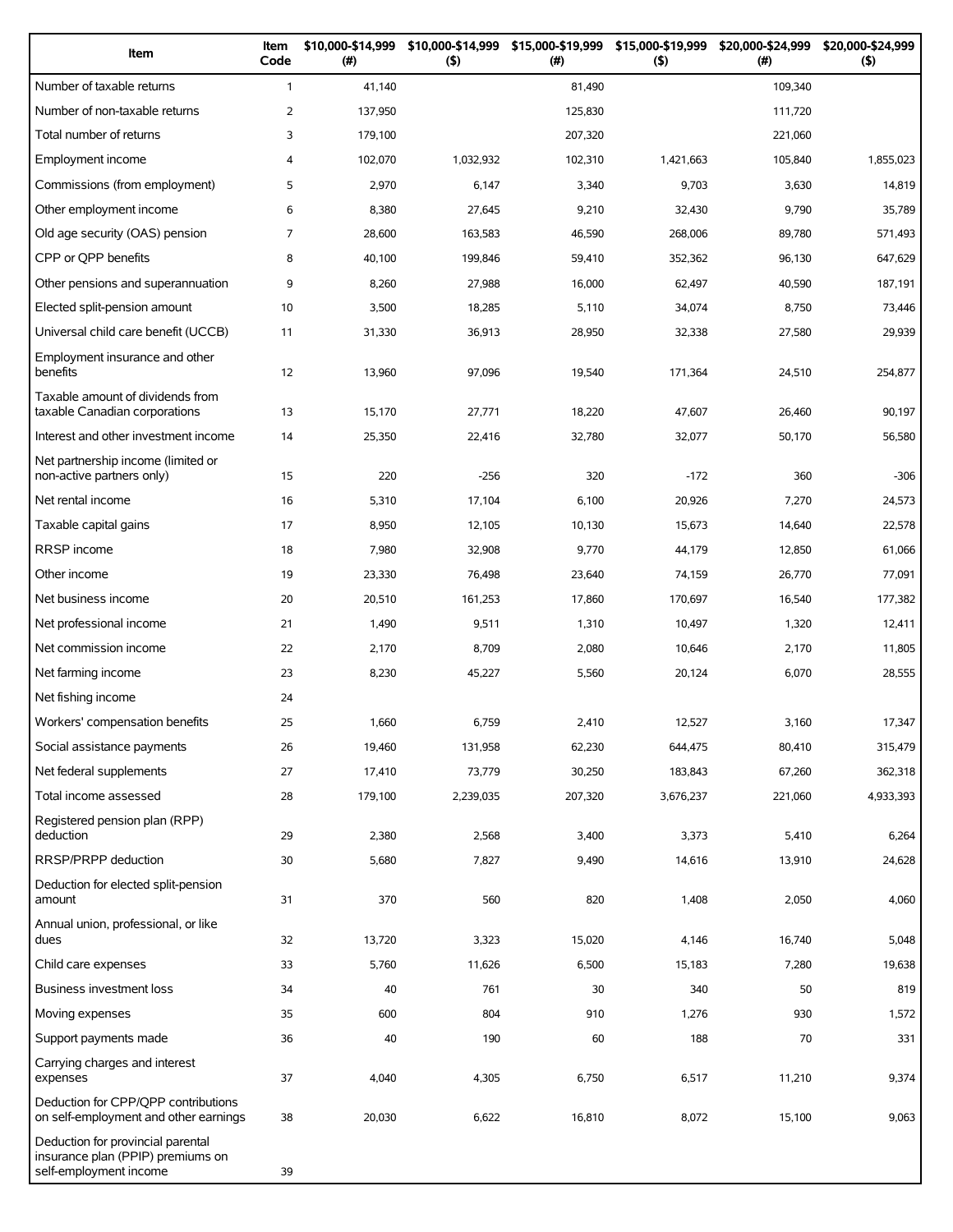| Item                                                                   | Item<br>Code | \$10,000-\$14,999<br>(#) | \$10,000-\$14,999<br>(5) | \$15,000-\$19,999<br>(#) | \$15,000-\$19,999<br>(5) | \$20,000-\$24,999<br>$(\#)$ | \$20,000-\$24,999<br>(5) |
|------------------------------------------------------------------------|--------------|--------------------------|--------------------------|--------------------------|--------------------------|-----------------------------|--------------------------|
| Exploration and development<br>expenses                                | 40           | 50                       | 65                       | 100                      | 110                      | 120                         | 172                      |
| Other employment expenses                                              | 41           | 950                      | 1,945                    | 1,390                    | 3,034                    | 1,970                       | 4,557                    |
| Clergy residence deduction                                             | 42           | 20                       | 116                      | 40                       | 247                      | 80                          | 440                      |
| Other deductions                                                       | 43           | 3,550                    | 2,509                    | 4,790                    | 3,230                    | 6,600                       | 4,609                    |
| Total deductions before adjustments                                    | 44           | 47,950                   | 43,500                   | 53,440                   | 62,039                   | 63,540                      | 90,917                   |
| Social benefits repayment                                              | 45           |                          |                          |                          |                          |                             |                          |
| Net income                                                             | 46           | 178,940                  | 2,196,879                | 207,250                  | 3,614,765                | 221,000                     | 4,843,102                |
| Canadian Forces personnel and<br>police deduction                      | 47           |                          |                          |                          |                          |                             |                          |
| Security options deductions                                            | 48           |                          |                          | 10                       | 23                       | 20                          | 27                       |
| Other payments deduction                                               | 49           | 34,530                   | 212,497                  | 74,250                   | 841,356                  | 87,480                      | 695,170                  |
| Non-capital losses of other years                                      | 50           | 180                      | 209                      | 360                      | 820                      | 380                         | 1,325                    |
| Net capital losses of other years                                      | 51           | 390                      | 615                      | 790                      | 1,046                    | 1,490                       | 1,793                    |
| Capital gains deduction                                                | 52           | 100                      | 108                      | 170                      | 308                      | 190                         | 640                      |
| Northern residents deductions                                          | 53           | 2,030                    | 4,138                    | 3,110                    | 7,875                    | 4,400                       | 13,053                   |
| <b>Additional deductions</b>                                           | 54           | 490                      | 1,306                    | 840                      | 2,870                    | 1,750                       | 5,806                    |
| Farming/fishing losses of prior years                                  | 55           | 80                       | 130                      | 130                      | 352                      | 130                         | 507                      |
| Total deductions from net income                                       | 56           | 37,190                   | 219,018                  | 78,210                   | 854,668                  | 92,600                      | 718,332                  |
| Taxable income assessed                                                | 57           | 174,780                  | 1,978,506                | 186,440                  | 2,761,676                | 219,300                     | 4,125,912                |
| Basic personal amount                                                  | 58           | 179,090                  | 2,044,005                | 207,320                  | 2,371,737                | 221,060                     | 2,531,552                |
| Age amount                                                             | 59           | 30,830                   | 219,046                  | 48,260                   | 343,527                  | 91,040                      | 648,555                  |
| Spouse or common-law partner<br>amount                                 | 60           | 11,480                   | 84,505                   | 12,770                   | 98,300                   | 14,550                      | 105,228                  |
| Amount for an eligible dependant                                       | 61           | 7,960                    | 88,387                   | 7,950                    | 88,074                   | 7,020                       | 77,479                   |
| Family caregiver amount for children<br>under 18 years of age          | 62           | 520                      | 1,380                    | 590                      | 1,548                    | 570                         | 1,465                    |
| Amount for infirm dependants age 18<br>or older                        | 63           | 20                       | 164                      | 30                       | 247                      | 40                          | 270                      |
| CPP or QPP contributions through<br>employment                         | 64           | 92,990                   | 35,892                   | 95,800                   | 54,291                   | 100,430                     | 75,549                   |
| CPP or OPP contributions on<br>self-employment and other earnings      | 65           | 20,030                   | 6,622                    | 16,810                   | 8,072                    | 15,100                      | 9,063                    |
| Employment insurance premiums                                          | 66           | 88,570                   | 17,879                   | 89,330                   | 24,577                   | 93,390                      | 32,241                   |
| PPIP premiums paid                                                     | 67           |                          |                          |                          |                          |                             |                          |
| PPIP premiums payable on<br>employment income                          | 68           |                          |                          |                          |                          |                             |                          |
| PPIP premiums payable on<br>self-employment income                     | 69           |                          |                          |                          |                          |                             |                          |
| Volunteer firefighters' amount/search<br>and rescue volunteers' amount | 70           | 90                       | 258                      | 140                      | 405                      | 140                         | 423                      |
| Canada employment amount                                               | 71           | 104,420                  | 118,378                  | 104,670                  | 118,450                  | 109,190                     | 123,525                  |
| Public transit amount                                                  | 72           | 13,350                   | 5,342                    | 14,200                   | 6,524                    | 14,310                      | 7,145                    |
| Children's arts amount                                                 | 73           | 1,120                    | 366                      | 1,550                    | 482                      | 1,870                       | 582                      |
| Home accessibility expenses                                            | 74           | 20                       | 41                       | 50                       | 141                      | 90                          | 294                      |
| Home buyers' amount                                                    | 75           | 180                      | 668                      | 360                      | 1,513                    | 670                         | 2,766                    |
| Pension income amount                                                  | 76           | 10,920                   | 17,421                   | 19,830                   | 33,651                   | 46,250                      | 81,849                   |
| Caregiver amount                                                       | 77           | 330                      | 1,418                    | 470                      | 1,934                    | 730                         | 3,202                    |
| Disability amount                                                      | 78           | 5,590                    | 44,704                   | 11,170                   | 89,153                   | 9,060                       | 72,250                   |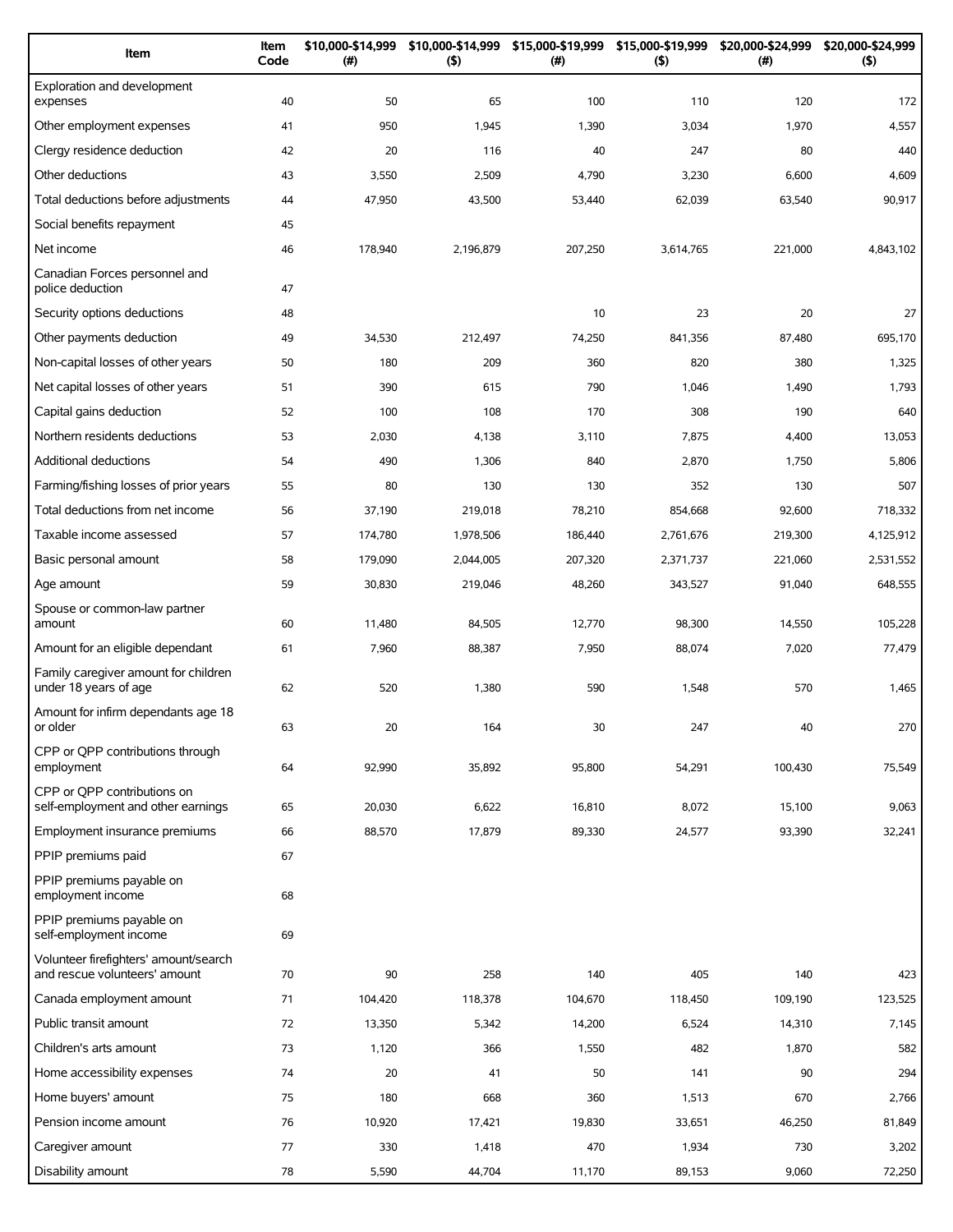| Item                                                                 | Item<br>Code | \$10,000-\$14,999<br>(#) | (5)            | \$10,000-\$14,999 \$15,000-\$19,999 \$15,000-\$19,999<br>(# ) | (5)     | \$20,000-\$24,999<br>(#) | \$20,000-\$24,999<br>(5) |
|----------------------------------------------------------------------|--------------|--------------------------|----------------|---------------------------------------------------------------|---------|--------------------------|--------------------------|
| Disability amount transferred from a<br>dependant                    | 79           | 710                      | 8,334          | 830                                                           | 9,370   | 930                      | 10,069                   |
| Interest paid on student loans                                       | 80           | 710                      | 223            | 2,100                                                         | 773     | 3,240                    | 1,204                    |
| Tuition, education, and textbook<br>amounts                          | 81           | 11,360                   | 9,349          | 29,560                                                        | 98,286  | 23,640                   | 144,000                  |
| Tuition, education, and textbook<br>amounts transferred from a child | 82           | 120                      | 245            | 350                                                           | 1,171   | 680                      | 2,800                    |
| Amounts transferred from spouse or<br>common-law partner             | 83           | 10,630                   | 57,823         | 14,170                                                        | 81,133  | 13,950                   | 80,573                   |
| Medical expenses                                                     | 84           | 15,790                   | 20,700         | 21,670                                                        | 34,301  | 33,450                   | 59,718                   |
| Total tax credits on personal amounts                                | 85           | 179,100                  | 417,475        | 207,320                                                       | 520,157 | 221,060                  | 610,777                  |
| Allowable charitable donations and<br>government gifts               | 86           | 4,410                    | 2,202          | 9,680                                                         | 6,928   | 20,520                   | 16,725                   |
| Eligible cultural and ecological gifts                               | 87           | 10                       | $\overline{2}$ | 20                                                            | 5       |                          |                          |
| Total tax credit on donations and gifts                              | 88           | 4,380                    | 559            | 9,600                                                         | 1,839   | 20,380                   | 4,450                    |
| Total federal non-refundable tax<br>credits                          | 89           | 179,100                  | 418,035        | 207,320                                                       | 521,996 | 221,060                  | 615,227                  |
| Federal dividend tax credit                                          | 90           | 6,150                    | 442            | 9,940                                                         | 2,279   | 17,600                   | 6,348                    |
| Minimum tax carryover                                                | 91           |                          |                | 120                                                           | 50      | 260                      | 148                      |
| Basic federal tax                                                    | 92           | 26,010                   | 4,543          | 74,870                                                        | 39,541  | 105,740                  | 98,903                   |
| Federal foreign tax credit                                           | 93           | 500                      | 23             | 1,720                                                         | 108     | 3,760                    | 215                      |
| Federal political contribution tax credit                            | 94           |                          |                | 130                                                           | 13      | 440                      | 49                       |
| Investment tax credit                                                | 95           | 20                       | $\overline{2}$ | 30                                                            | 5       | 50                       | 10                       |
| Labour-sponsored funds tax credit<br>(federally registered)          | 96           |                          |                |                                                               |         |                          |                          |
| Labour-sponsored funds tax credit<br>(provincially registered)       | 97           |                          |                |                                                               |         |                          |                          |
| Alternative minimum tax payable                                      | 98           |                          |                |                                                               |         |                          |                          |
| Net federal tax                                                      | 99           | 25,740                   | 4,540          | 74,550                                                        | 39,449  | 104,980                  | 98,669                   |
| CPP contributions on<br>self-employment                              | 100          | 20,020                   | 13,243         | 16,810                                                        | 16,145  | 15,100                   | 18,126                   |
| Social Benefits repayment                                            | 101          |                          |                |                                                               |         |                          |                          |
| Working income tax benefit (WITB)                                    | 102          | 43,790                   | 45,552         | 42,430                                                        | 25,544  | 11,870                   | 8,855                    |
| Children's fitness tax credit                                        | 103          | 3,600                    | 286            | 4,260                                                         | 333     | 4,900                    | 381                      |
| Eligible educator school supply tax<br>credit                        | 104          | 40                       | 3              | 60                                                            | 3       | 120                      | $\overline{7}$           |
| Net provincial or territorial tax                                    | 105          | 1,060                    | 377            | 6,020                                                         | 795     | 60,570                   | 15,815                   |
| Total tax payable                                                    | 106          | 41,140                   | 18,175         | 81,490                                                        | 56,411  | 109,340                  | 132,635                  |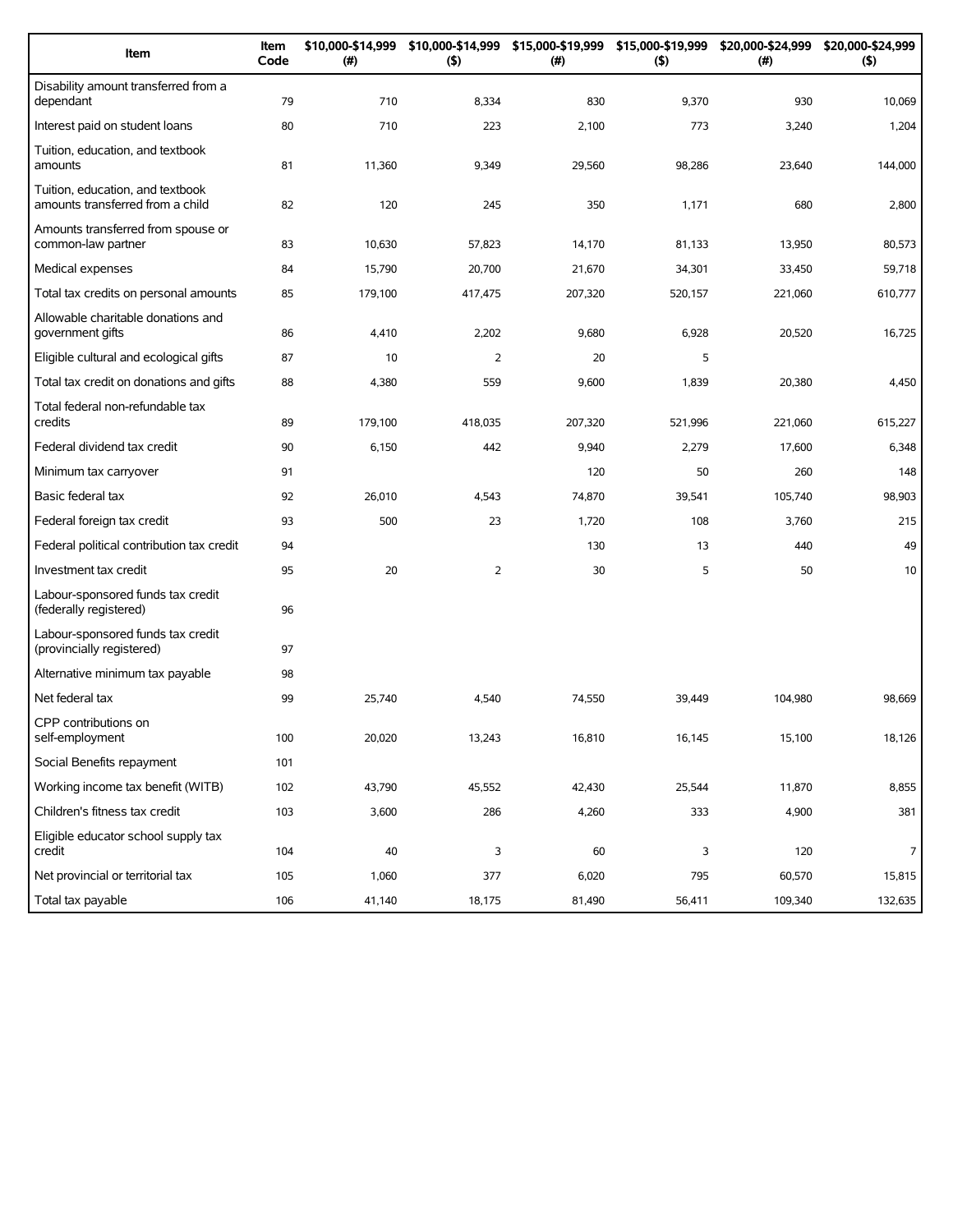| Item                                                                                             | Item<br>Code   | \$25,000-\$29,999<br>(# ) | \$25,000-\$29,999<br>(5) | \$30,000-\$34,999<br>(# ) | \$30,000-\$34,999<br>(5) | \$35,000-\$39,999<br>(#) | \$35,000-\$39,999<br>(5) |
|--------------------------------------------------------------------------------------------------|----------------|---------------------------|--------------------------|---------------------------|--------------------------|--------------------------|--------------------------|
| Number of taxable returns                                                                        | $\mathbf{1}$   | 133,780                   |                          | 136,980                   |                          | 142,320                  |                          |
| Number of non-taxable returns                                                                    | $\overline{2}$ | 44,810                    |                          | 18,240                    |                          | 10,250                   |                          |
| Total number of returns                                                                          | 3              | 178,580                   |                          | 155,220                   |                          | 152,570                  |                          |
| Employment income                                                                                | 4              | 109,560                   | 2,360,231                | 110,110                   | 2,858,984                | 110,720                  | 3,400,621                |
| Commissions (from employment)                                                                    | 5              | 3,860                     | 21,158                   | 3,940                     | 27,691                   | 3,870                    | 30,798                   |
| Other employment income                                                                          | 6              | 9,670                     | 39,952                   | 9,820                     | 43,661                   | 9,990                    | 43,932                   |
| Old age security (OAS) pension                                                                   | $\overline{7}$ | 49,780                    | 326,873                  | 34,540                    | 228,238                  | 32,390                   | 214,580                  |
| CPP or QPP benefits                                                                              | 8              | 58,210                    | 446,831                  | 42,270                    | 338,766                  | 39,780                   | 324,233                  |
| Other pensions and superannuation                                                                | 9              | 35,480                    | 286,486                  | 28,810                    | 336,587                  | 28,940                   | 425,119                  |
| Elected split-pension amount                                                                     | 10             | 9,870                     | 99,132                   | 8,700                     | 105,421                  | 10,300                   | 132,439                  |
| Universal child care benefit (UCCB)                                                              | 11             | 26,560                    | 27,671                   | 24,830                    | 25,223                   | 22,750                   | 22,596                   |
| Employment insurance and other<br>benefits                                                       | 12             | 28,280                    | 342,939                  | 28,060                    | 312,865                  | 26,480                   | 271,995                  |
| Taxable amount of dividends from<br>taxable Canadian corporations                                | 13             | 26,600                    | 152,361                  | 25,060                    | 159.361                  | 28,820                   | 257,458                  |
| Interest and other investment income                                                             | 14             | 41,540                    | 56,606                   | 35,060                    | 53,839                   | 35,450                   | 55,795                   |
| Net partnership income (limited or<br>non-active partners only)                                  | 15             | 340                       | $-513$                   | 350                       | $-163$                   | 430                      | $-211$                   |
| Net rental income                                                                                | 16             | 7,340                     | 27,730                   | 7,300                     | 28,160                   | 7,510                    | 30,467                   |
| Taxable capital gains                                                                            | 17             | 14,000                    | 27,362                   | 13,300                    | 30,917                   | 14,190                   | 34,449                   |
| <b>RRSP</b> income                                                                               | 18             | 13,440                    | 74,075                   | 13,810                    | 81,679                   | 14,830                   | 93,579                   |
| Other income                                                                                     | 19             | 24,090                    | 75,459                   | 22,500                    | 73,238                   | 23,140                   | 76,155                   |
| Net business income                                                                              | 20             | 13,950                    | 172,397                  | 12,100                    | 161,273                  | 10,810                   | 147,767                  |
| Net professional income                                                                          | 21             | 1,170                     | 13,664                   | 1,040                     | 13,858                   | 1,050                    | 15,333                   |
| Net commission income                                                                            | 22             | 1,930                     | 13,279                   | 1,880                     | 12,718                   | 1,650                    | 12,912                   |
| Net farming income                                                                               | 23             | 4,580                     | 23,546                   | 4,090                     | 22,821                   | 4,490                    | 41,275                   |
| Net fishing income                                                                               | 24             |                           |                          |                           |                          |                          |                          |
| Workers' compensation benefits                                                                   | 25             | 3,040                     | 19,306                   | 3,030                     | 23,160                   | 3,030                    | 24,695                   |
| Social assistance payments                                                                       | 26             | 31,090                    | 197,960                  | 10,370                    | 62,775                   | 5,460                    | 35,517                   |
| Net federal supplements                                                                          | 27             | 18,420                    | 88,737                   | 5,560                     | 27,778                   | 2,860                    | 15,150                   |
| Total income assessed                                                                            | 28             | 178,580                   | 4,899,263                | 155,220                   | 5,035,132                | 152,570                  | 5,713,856                |
| Registered pension plan (RPP)<br>deduction                                                       | 29             | 8,160                     | 11,521                   | 12,140                    | 20,475                   | 15,710                   | 30,906                   |
| RRSP/PRPP deduction                                                                              | 30             | 19,140                    | 37,528                   | 23,930                    | 51,650                   | 29,100                   | 68,567                   |
| Deduction for elected split-pension<br>amount                                                    | 31             | 3,830                     | 10,572                   | 5,160                     | 20,034                   | 6,720                    | 33,780                   |
| Annual union, professional, or like<br>dues                                                      | 32             | 19,200                    | 6,566                    | 21,550                    | 8,309                    | 23,870                   | 10,421                   |
| Child care expenses                                                                              | 33             | 8,220                     | 25,188                   | 8,810                     | 29,375                   | 8,930                    | 34,860                   |
| Business investment loss                                                                         | 34             | 60                        | 923                      | 60                        | 922                      | 70                       | 1,391                    |
| Moving expenses                                                                                  | 35             | 1,020                     | 1,963                    | 960                       | 2,154                    | 910                      | 2,003                    |
| Support payments made                                                                            | 36             | 110                       | 608                      | 120                       | 696                      | 130                      | 731                      |
| Carrying charges and interest                                                                    |                |                           |                          |                           |                          |                          |                          |
| expenses                                                                                         | 37             | 11,700                    | 11,687                   | 10,880                    | 13,329                   | 11,930                   | 15,319                   |
| Deduction for CPP/QPP contributions<br>on self-employment and other earnings                     | 38             | 12,910                    | 9,308                    | 11,200                    | 9,006                    | 9,770                    | 8,597                    |
| Deduction for provincial parental<br>insurance plan (PPIP) premiums on<br>self-employment income | 39             |                           |                          |                           |                          |                          |                          |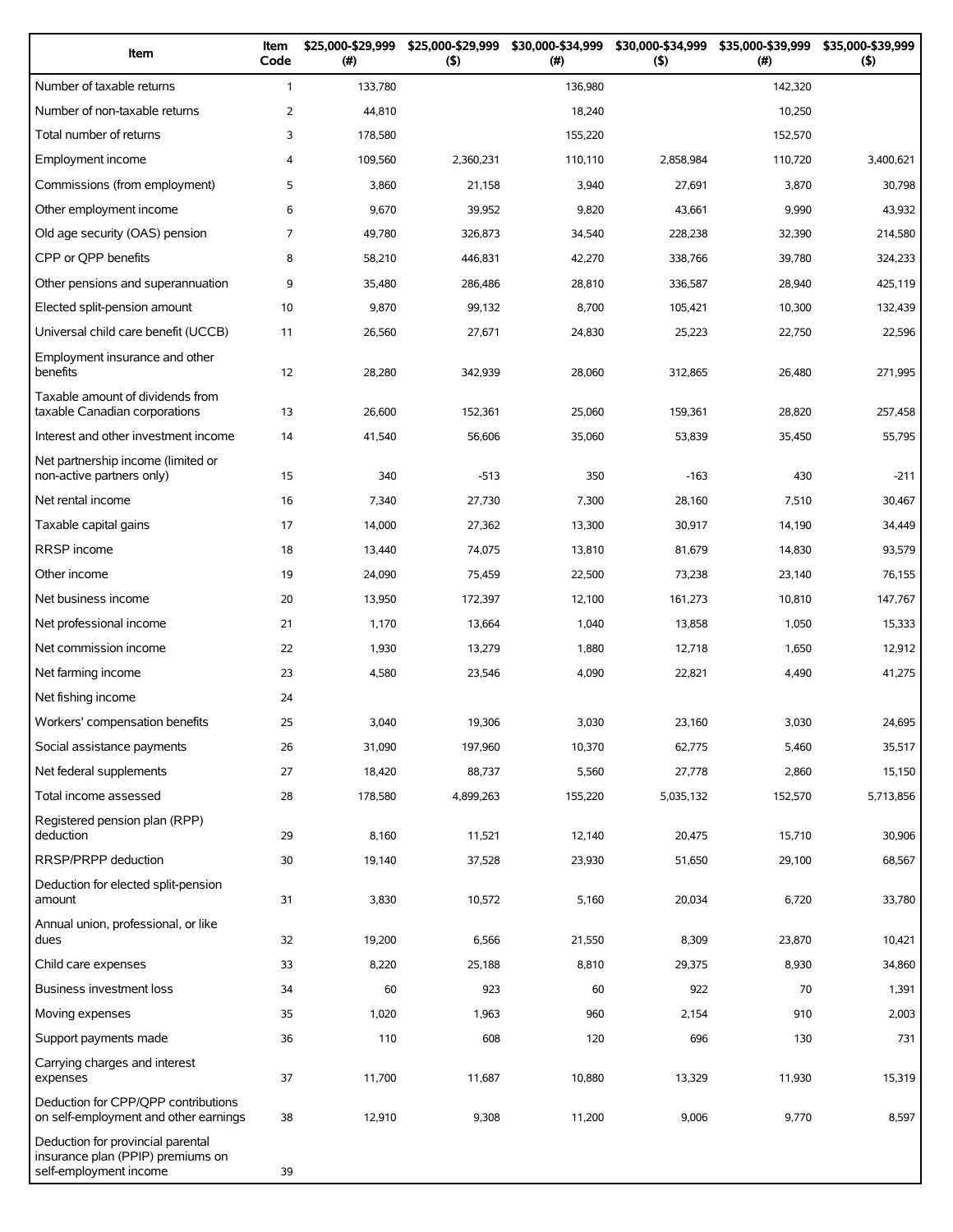| Item                                                                   | Item<br>Code | \$25,000-\$29,999<br>(#) | \$25,000-\$29,999<br>(5) | \$30,000-\$34,999<br>(#) | \$30,000-\$34,999<br>(5) | \$35,000-\$39,999<br>$(\#)$ | \$35,000-\$39,999<br>(5) |
|------------------------------------------------------------------------|--------------|--------------------------|--------------------------|--------------------------|--------------------------|-----------------------------|--------------------------|
| Exploration and development<br>expenses                                | 40           | 140                      | 180                      | 160                      | 194                      | 180                         | 162                      |
| Other employment expenses                                              | 41           | 2,520                    | 6,120                    | 3,280                    | 8,108                    | 3,720                       | 10,728                   |
| Clergy residence deduction                                             | 42           | 90                       | 648                      | 130                      | 1,085                    | 210                         | 1,873                    |
| Other deductions                                                       | 43           | 6,700                    | 4,869                    | 6,580                    | 4,616                    | 6,310                       | 4,810                    |
| Total deductions before adjustments                                    | 44           | 69,680                   | 127,972                  | 73,700                   | 170,160                  | 80,250                      | 224,326                  |
| Social benefits repayment                                              | 45           |                          |                          |                          |                          |                             |                          |
| Net income                                                             | 46           | 178,540                  | 4,771,991                | 155,190                  | 4,865,504                | 152,540                     | 5,490,388                |
| Canadian Forces personnel and<br>police deduction                      | 47           |                          |                          |                          |                          |                             |                          |
| Security options deductions                                            | 48           | 20                       | 42                       | 30                       | 41                       | 40                          | 119                      |
| Other payments deduction                                               | 49           | 35,750                   | 306,181                  | 14,540                   | 113,714                  | 9,320                       | 75,363                   |
| Non-capital losses of other years                                      | 50           | 280                      | 1,380                    | 330                      | 1,878                    | 220                         | 1,400                    |
| Net capital losses of other years                                      | 51           | 1,980                    | 2,542                    | 2,180                    | 3,390                    | 2,540                       | 3,897                    |
| Capital gains deduction                                                | 52           | 190                      | 1,231                    | 250                      | 1,871                    | 280                         | 2,364                    |
| Northern residents deductions                                          | 53           | 4,500                    | 13,344                   | 4,540                    | 14,094                   | 4,620                       | 14,553                   |
| <b>Additional deductions</b>                                           | 54           | 1,430                    | 4,176                    | 1,110                    | 3,353                    | 940                         | 3,197                    |
| Farming/fishing losses of prior years                                  | 55           | 150                      | 784                      | 150                      | 863                      | 130                         | 1,086                    |
| Total deductions from net income                                       | 56           | 42,330                   | 329,697                  | 22,010                   | 139,224                  | 17,290                      | 102,005                  |
| Taxable income assessed                                                | 57           | 177,210                  | 4,442,807                | 155,000                  | 4,726,357                | 152,360                     | 5,388,594                |
| Basic personal amount                                                  | 58           | 178,580                  | 2,045,952                | 155,220                  | 1,778,310                | 152,570                     | 1,748,556                |
| Age amount                                                             | 59           | 50,950                   | 362,918                  | 35,590                   | 253,465                  | 33,370                      | 231,941                  |
| Spouse or common-law partner<br>amount                                 | 60           | 14,270                   | 107,165                  | 12,860                   | 101,021                  | 12,060                      | 96,882                   |
| Amount for an eligible dependant                                       | 61           | 6,270                    | 68,678                   | 5,970                    | 65,555                   | 5,580                       | 60,893                   |
| Family caregiver amount for children<br>under 18 years of age          | 62           | 560                      | 1,444                    | 600                      | 1,507                    | 600                         | 1,540                    |
| Amount for infirm dependants age 18<br>or older                        | 63           | 40                       | 211                      | 50                       | 260                      | 40                          | 255                      |
| CPP or OPP contributions through<br>employment                         | 64           | 104,330                  | 99,008                   | 105,770                  | 123,463                  | 105,640                     | 149,170                  |
| CPP or OPP contributions on<br>self-employment and other earnings      | 65           | 12,910                   | 9,308                    | 11,200                   | 9,006                    | 9,770                       | 8,597                    |
| Employment insurance premiums                                          | 66           | 98,940                   | 41,493                   | 100,450                  | 50,231                   | 100,650                     | 59,719                   |
| PPIP premiums paid                                                     | 67           |                          |                          |                          |                          |                             |                          |
| PPIP premiums payable on<br>employment income                          | 68           |                          |                          |                          |                          |                             |                          |
| PPIP premiums payable on<br>self-employment income                     | 69           |                          |                          |                          |                          |                             |                          |
| Volunteer firefighters' amount/search<br>and rescue volunteers' amount | 70           | 160                      | 471                      | 150                      | 444                      | 180                         | 534                      |
| Canada employment amount                                               | 71           | 113,150                  | 128,183                  | 113,740                  | 129,116                  | 114,380                     | 129,732                  |
| Public transit amount                                                  | 72           | 13,820                   | 8,235                    | 12,230                   | 7,968                    | 11,400                      | 7,712                    |
| Children's arts amount                                                 | 73           | 2,170                    | 655                      | 2,370                    | 717                      | 2,610                       | 779                      |
| Home accessibility expenses                                            | 74           | 90                       | 321                      | 110                      | 462                      | 120                         | 511                      |
| Home buyers' amount                                                    | 75           | 940                      | 3,950                    | 1,280                    | 5,412                    | 1,640                       | 7,122                    |
| Pension income amount                                                  | 76           | 40,690                   | 78,170                   | 33,150                   | 64,679                   | 32,980                      | 64,634                   |
| Caregiver amount                                                       | 77           | 950                      | 4,198                    | 1,000                    | 4,321                    | 1,090                       | 4,907                    |
| Disability amount                                                      | 78           | 8,360                    | 66,692                   | 5,680                    | 45,325                   | 4,800                       | 38,383                   |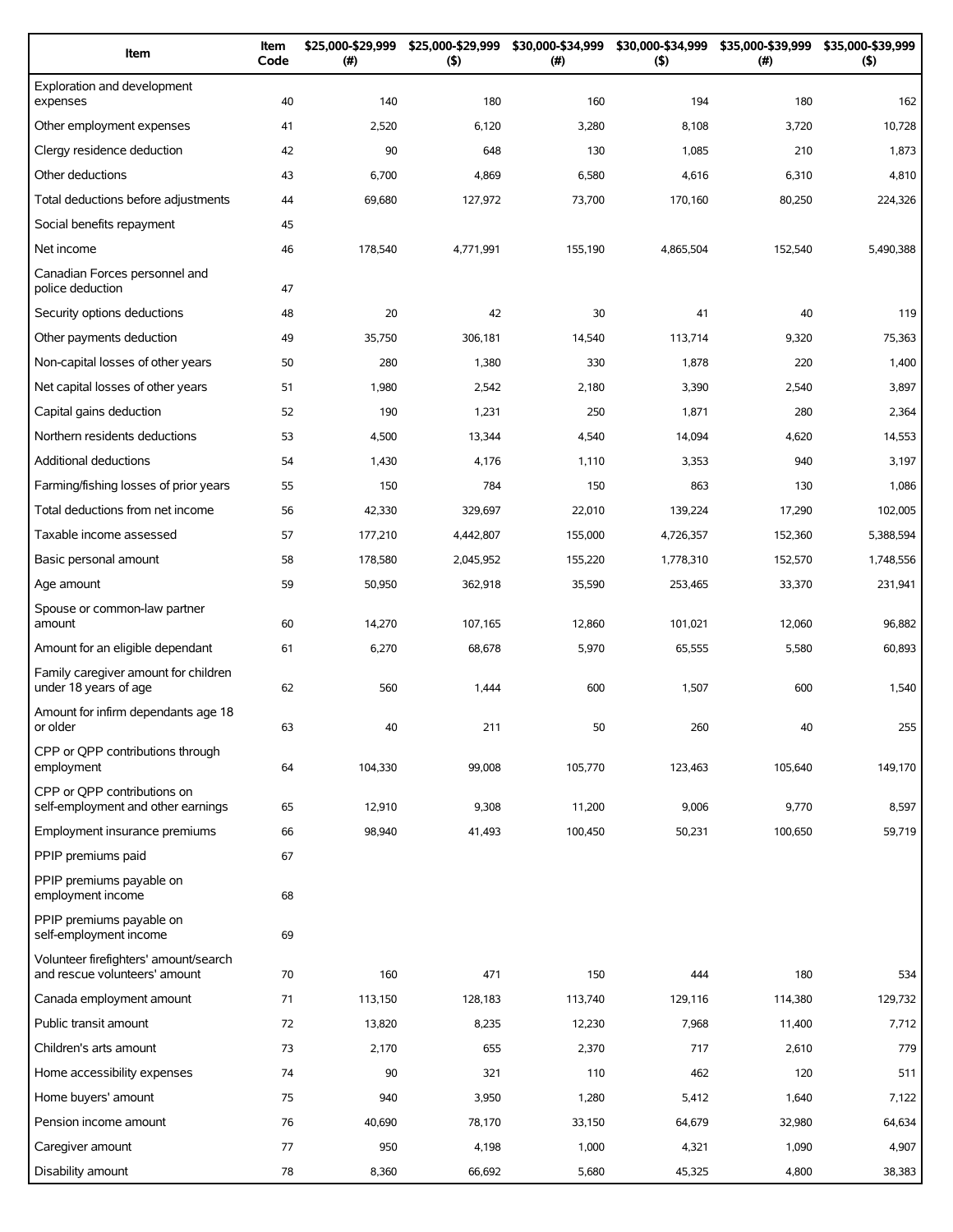| Item                                                                 | Item<br>Code | \$25,000-\$29,999<br>(#) | \$25,000-\$29,999<br>(5) | \$30,000-\$34,999<br>(#) | (5)     | \$30,000-\$34,999 \$35,000-\$39,999<br>$(\#)$ | \$35,000-\$39,999<br>(5) |
|----------------------------------------------------------------------|--------------|--------------------------|--------------------------|--------------------------|---------|-----------------------------------------------|--------------------------|
| Disability amount transferred from a<br>dependant                    | 79           | 1,010                    | 10,342                   | 1,110                    | 11,765  | 1,230                                         | 12,888                   |
| Interest paid on student loans                                       | 80           | 4,370                    | 1,675                    | 5,160                    | 2,145   | 5,590                                         | 2,554                    |
| Tuition, education, and textbook<br>amounts                          | 81           | 20,540                   | 148,035                  | 17,490                   | 136,644 | 14,970                                        | 116,644                  |
| Tuition, education, and textbook<br>amounts transferred from a child | 82           | 1,230                    | 5,144                    | 1,580                    | 6,939   | 1,790                                         | 8,254                    |
| Amounts transferred from spouse or<br>common-law partner             | 83           | 8,700                    | 50,000                   | 6,360                    | 36,780  | 5,200                                         | 29,141                   |
| Medical expenses                                                     | 84           | 36,450                   | 90,670                   | 32,830                   | 80,785  | 31,160                                        | 80,535                   |
| Total tax credits on personal amounts                                | 85           | 178,580                  | 499,947                  | 155,220                  | 437,458 | 152,570                                       | 429,301                  |
| Allowable charitable donations and<br>government gifts               | 86           | 25,850                   | 24,415                   | 28,320                   | 31,768  | 31,510                                        | 40,488                   |
| Eligible cultural and ecological gifts                               | 87           |                          |                          | 40                       | 21      | 40                                            | 30                       |
| Total tax credit on donations and gifts                              | 88           | 25,680                   | 6,573                    | 28,170                   | 8,642   | 31,390                                        | 11,106                   |
| Total federal non-refundable tax<br>credits                          | 89           | 178,580                  | 506,520                  | 155,220                  | 446,100 | 152,570                                       | 440,408                  |
| Federal dividend tax credit                                          | 90           | 23,130                   | 13,402                   | 23,830                   | 15,913  | 28,230                                        | 26,619                   |
| Minimum tax carryover                                                | 91           | 310                      | 291                      | 370                      | 498     | 370                                           | 586                      |
| Basic federal tax                                                    | 92           | 130,710                  | 180,530                  | 134,570                  | 256,920 | 139,550                                       | 346,112                  |
| Federal foreign tax credit                                           | 93           | 6,040                    | 387                      | 7,160                    | 599     | 8,360                                         | 793                      |
| Federal political contribution tax credit                            | 94           | 690                      | 84                       | 770                      | 97      | 1,010                                         | 133                      |
| Investment tax credit                                                | 95           | 30                       | 19                       | 30                       | 19      | 30                                            | 18                       |
| Labour-sponsored funds tax credit<br>(federally registered)          | 96           |                          |                          |                          |         |                                               |                          |
| Labour-sponsored funds tax credit<br>(provincially registered)       | 97           |                          |                          |                          |         |                                               |                          |
| Alternative minimum tax payable                                      | 98           |                          |                          |                          |         |                                               |                          |
| Net federal tax                                                      | 99           | 130,100                  | 180,071                  | 134,090                  | 256,231 | 139,120                                       | 345,213                  |
| CPP contributions on<br>self-employment                              | 100          | 12,910                   | 18,615                   | 11,200                   | 18,013  | 9,770                                         | 17,194                   |
| Social Benefits repayment                                            | 101          |                          |                          |                          |         |                                               |                          |
| Working income tax benefit (WITB)                                    | 102          | 6,810                    | 2,756                    | 1,130                    | 501     | 330                                           | 181                      |
| Children's fitness tax credit                                        | 103          | 5,650                    | 438                      | 6,390                    | 489     | 6,710                                         | 513                      |
| Eligible educator school supply tax<br>credit                        | 104          | 130                      | 8                        | 160                      | 9       | 130                                           | 9                        |
| Net provincial or territorial tax                                    | 105          | 95,470                   | 52,164                   | 106,970                  | 95,075  | 119,680                                       | 146,959                  |
| Total tax payable                                                    | 106          | 133,780                  | 250,883                  | 136,980                  | 369,350 | 142,320                                       | 509,386                  |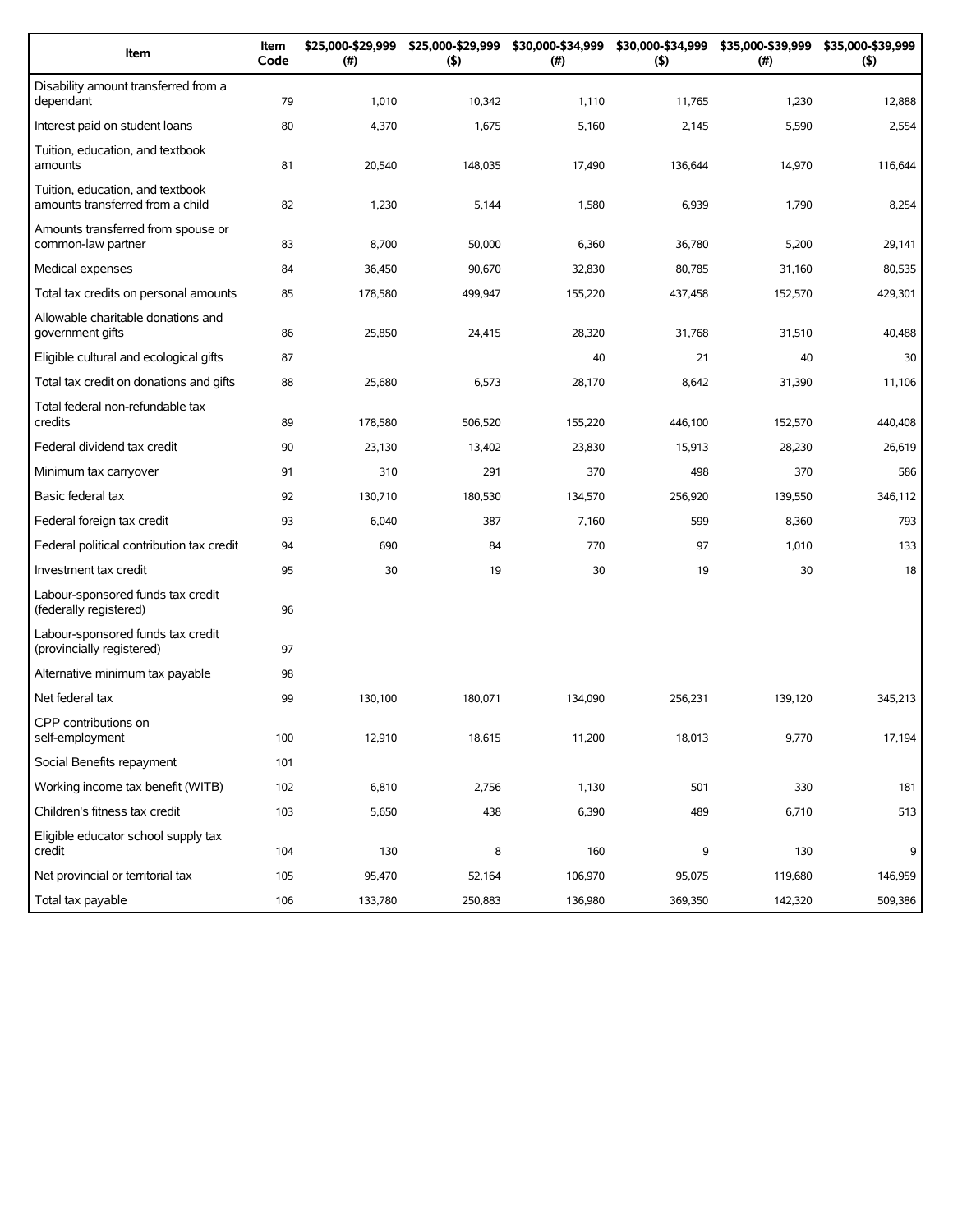| Item                                                                                          | Item<br>Code   | \$40,000-\$44,999<br>$($ #) | \$40,000-\$44,999<br>(5) | \$45,000-\$49,999<br>$(\#)$ | \$45,000-\$49,999<br>(5) | \$50,000-<br>\$54,999<br>(# ) | \$50,000-<br>\$54,999<br>(5) |
|-----------------------------------------------------------------------------------------------|----------------|-----------------------------|--------------------------|-----------------------------|--------------------------|-------------------------------|------------------------------|
| Number of taxable returns                                                                     | $\mathbf{1}$   | 138,760                     |                          | 138,930                     |                          | 121,730                       |                              |
| Number of non-taxable returns                                                                 | 2              | 5,910                       |                          | 3,990                       |                          | 2,440                         |                              |
| Total number of returns                                                                       | 3              | 144,680                     |                          | 142,930                     |                          | 124,170                       |                              |
| Employment income                                                                             | $\overline{4}$ | 110,960                     | 3,959,461                | 109,100                     | 4,372,001                | 100,610                       | 4,535,991                    |
| Commissions (from employment)                                                                 | 5              | 3,740                       | 35,626                   | 3,640                       | 40,418                   | 3,420                         | 46,406                       |
| Other employment income                                                                       | 6              | 9,970                       | 46,407                   | 10,050                      | 47,305                   | 9,220                         | 42,684                       |
| Old age security (OAS) pension                                                                | $\overline{7}$ | 25,980                      | 171,787                  | 26,390                      | 174,384                  | 19,080                        | 125,635                      |
| CPP or OPP benefits                                                                           | 8              | 33,410                      | 277,342                  | 34,090                      | 281,980                  | 25,490                        | 215,907                      |
| Other pensions and superannuation                                                             | 9              | 24,440                      | 450,501                  | 25,780                      | 541,722                  | 19,130                        | 478,669                      |
| Elected split-pension amount                                                                  | 10             | 7,020                       | 101,375                  | 10,610                      | 145,437                  | 4,240                         | 55,140                       |
| Universal child care benefit (UCCB)                                                           | 11             | 21,160                      | 20,667                   | 19,370                      | 18,704                   | 16,420                        | 15,481                       |
| Employment insurance and other benefits                                                       | 12             | 24,600                      | 233,260                  | 21,980                      | 193,949                  | 18,710                        | 157,022                      |
| Taxable amount of dividends from taxable Canadian<br>corporations                             | 13             | 27,710                      | 292,811                  | 31,210                      | 361,803                  | 26,170                        | 337,403                      |
| Interest and other investment income                                                          | 14             | 33,230                      | 54,246                   | 35,370                      | 58,139                   | 29,360                        | 51,739                       |
| Net partnership income (limited or non-active partners<br>only)                               | 15             | 450                         | $-264$                   | 470                         | $-75$                    | 450                           | 359                          |
| Net rental income                                                                             | 16             | 7,760                       | 30,662                   | 8,420                       | 33,806                   | 7,510                         | 28,802                       |
| Taxable capital gains                                                                         | 17             | 13,430                      | 35,547                   | 15,310                      | 43,127                   | 12,710                        | 41,473                       |
| <b>RRSP</b> income                                                                            | 18             | 15,060                      | 100,824                  | 16,080                      | 112,308                  | 14,530                        | 95,002                       |
| Other income                                                                                  | 19             | 22,550                      | 80,796                   | 23,720                      | 87,543                   | 20,510                        | 80,525                       |
| Net business income                                                                           | 20             | 9,740                       | 140,853                  | 9,030                       | 131,164                  | 7,640                         | 115,992                      |
| Net professional income                                                                       | 21             | 1,040                       | 16,038                   | 1,030                       | 15,312                   | 830                           | 13,021                       |
| Net commission income                                                                         | 22             | 1,640                       | 12,716                   | 1,610                       | 14,752                   | 1,360                         | 13,139                       |
| Net farming income                                                                            | 23             | 3,500                       | 24,803                   | 4,210                       | 48,332                   | 3,040                         | 20,259                       |
| Net fishing income                                                                            | 24             |                             |                          |                             |                          |                               |                              |
| Workers' compensation benefits                                                                | 25             | 2,770                       | 24,924                   | 2,610                       | 25,347                   | 2,290                         | 24,136                       |
| Social assistance payments                                                                    | 26             | 3,030                       | 19,569                   | 1,830                       | 12,102                   | 1,260                         | 7,964                        |
| Net federal supplements                                                                       | 27             | 1,530                       | 8,113                    | 880                         | 4,143                    | 550                           | 2,838                        |
| Total income assessed                                                                         | 28             | 144,680                     | 6,145,201                | 142,930                     | 6,771,415                | 124,170                       | 6,512,183                    |
| Registered pension plan (RPP) deduction                                                       | 29             | 19,510                      | 47,348                   | 23,470                      | 68,680                   | 25,450                        | 87,130                       |
| RRSP/PRPP deduction                                                                           | 30             | 34,550                      | 89,493                   | 39,010                      | 112,678                  | 40,120                        | 129,421                      |
| Deduction for elected split-pension amount                                                    | 31             | 7,330                       | 48,836                   | 8,040                       | 63,064                   | 7,530                         | 73,047                       |
| Annual union, professional, or like dues                                                      | 32             | 27,160                      | 13,555                   | 29,030                      | 16,137                   | 29,150                        | 18,380                       |
| Child care expenses                                                                           | 33             | 8,910                       | 37,998                   | 8,600                       | 39,818                   | 7,670                         | 38,057                       |
| Business investment loss                                                                      | 34             | 60                          | 1,531                    | 70                          | 1,386                    | 50                            | 1,855                        |
| Moving expenses                                                                               | 35             | 780                         | 2,204                    | 770                         | 2,424                    | 700                           | 2,303                        |
| Support payments made                                                                         | 36             | 130                         | 827                      | 160                         | 959                      | 170                           | 1,165                        |
| Carrying charges and interest expenses                                                        | 37             | 11,670                      | 16,507                   | 12,810                      | 18,212                   | 11,420                        | 19,212                       |
| Deduction for CPP/QPP contributions on<br>self-employment and other earnings                  | 38             | 8,910                       | 8,408                    | 8,440                       | 8,461                    | 7,030                         | 7,230                        |
| Deduction for provincial parental insurance plan<br>(PPIP) premiums on self-employment income | 39             |                             |                          |                             |                          |                               |                              |
| Exploration and development expenses                                                          | 40             | 200                         | 424                      | 240                         | 253                      | 220                           | 266                          |
| Other employment expenses                                                                     | 41             | 4,230                       | 12,097                   | 4,680                       | 14,677                   | 5,010                         | 16,397                       |
| Clergy residence deduction                                                                    | 42             | 230                         | 2,405                    | 260                         | 2,878                    | 290                           | 3,673                        |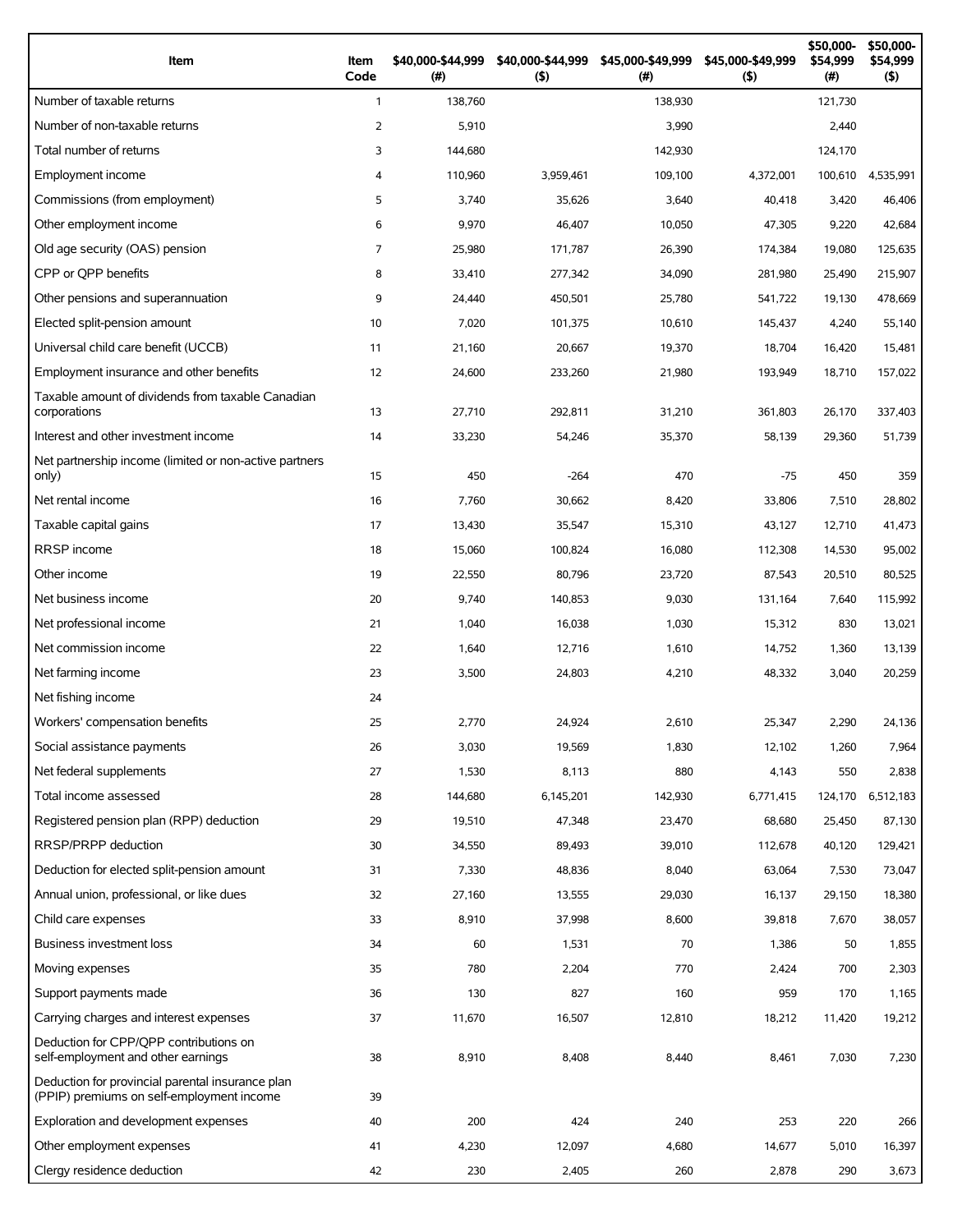| Item                                                                   | Item<br>Code | \$40,000-\$44,999<br>$($ #) | \$40,000-\$44,999<br>(5) | \$45,000-\$49,999<br>(# ) | \$45,000-\$49,999<br>(5) | \$50,000-<br>\$54,999<br>(#) | \$50,000-<br>\$54,999<br>$($ \$) |
|------------------------------------------------------------------------|--------------|-----------------------------|--------------------------|---------------------------|--------------------------|------------------------------|----------------------------------|
| Other deductions                                                       | 43           | 5,760                       | 5,045                    | 5,480                     | 4,777                    | 4,460                        | 4,663                            |
| Total deductions before adjustments                                    | 44           | 85,470                      | 286,856                  | 89,910                    | 354,605                  | 85,460                       | 402,880                          |
| Social benefits repayment                                              | 45           |                             |                          |                           |                          |                              |                                  |
| Net income                                                             | 46           | 144,650                     | 5,859,502                | 142,910                   | 6,417,646                | 124,160                      | 6,110,410                        |
| Canadian Forces personnel and police deduction                         | 47           |                             |                          |                           |                          |                              |                                  |
| Security options deductions                                            | 48           | 50                          | 116                      | 80                        | 140                      | 80                           | 174                              |
| Other payments deduction                                               | 49           | 6,340                       | 52,606                   | 4,780                     | 41,592                   | 3,760                        | 34,938                           |
| Non-capital losses of other years                                      | 50           | 210                         | 1,453                    | 200                       | 1,188                    | 150                          | 1,166                            |
| Net capital losses of other years                                      | 51           | 2,590                       | 4,047                    | 3,090                     | 4,686                    | 2,640                        | 5,183                            |
| Capital gains deduction                                                | 52           | 240                         | 2,601                    | 340                       | 3,522                    | 300                          | 4,444                            |
| Northern residents deductions                                          | 53           | 4,530                       | 14,797                   | 4,700                     | 15,479                   | 4,630                        | 15,881                           |
| Additional deductions                                                  | 54           | 690                         | 2,890                    | 760                       | 3,019                    | 550                          | 1,941                            |
| Farming/fishing losses of prior years                                  | 55           | 100                         | 738                      | 90                        | 725                      | 100                          | 889                              |
| Total deductions from net income                                       | 56           | 14,090                      | 79,291                   | 13,480                    | 70,388                   | 11,750                       | 64,660                           |
| Taxable income assessed                                                | 57           | 144,530                     | 5,780,352                | 142,820                   | 6,347,341                | 124,080                      | 6,045,859                        |
| Basic personal amount                                                  | 58           | 144,670                     | 1,658,645                | 142,930                   | 1,638,766                | 124,170                      | 1,423,673                        |
| Age amount                                                             | 59           | 26,980                      | 172,524                  | 27,410                    | 159,458                  | 19,990                       | 105,531                          |
| Spouse or common-law partner amount                                    | 60           | 11,740                      | 96,258                   | 10,760                    | 87,892                   | 9,680                        | 78,937                           |
| Amount for an eligible dependant                                       | 61           | 5,490                       | 59,632                   | 5,150                     | 55,849                   | 4,660                        | 50,166                           |
| Family caregiver amount for children under 18 years<br>of age          | 62           | 620                         | 1,641                    | 640                       | 1,650                    | 650                          | 1,686                            |
| Amount for infirm dependants age 18 or older                           | 63           | 40                          | 240                      | 50                        | 271                      | 40                           | 240                              |
| CPP or QPP contributions through employment                            | 64           | 106,720                     | 176,290                  | 104,350                   | 196,349                  | 96,860                       | 205,904                          |
| CPP or OPP contributions on self-employment and<br>other earnings      | 65           | 8,910                       | 8,408                    | 8,440                     | 8,461                    | 7,030                        | 7,230                            |
| Employment insurance premiums                                          | 66           | 101,340                     | 69,695                   | 98,960                    | 76,733                   | 92,160                       | 78,558                           |
| PPIP premiums paid                                                     | 67           |                             |                          |                           |                          |                              |                                  |
| PPIP premiums payable on employment income                             | 68           |                             |                          |                           |                          |                              |                                  |
| PPIP premiums payable on self-employment income                        | 69           |                             |                          |                           |                          |                              |                                  |
| Volunteer firefighters' amount/search and rescue<br>volunteers' amount | 70           | 180                         | 546                      | 220                       | 666                      | 190                          | 570                              |
| Canada employment amount                                               | 71           | 114,270                     | 129,961                  | 112,470                   | 127,803                  | 103,220                      | 117,754                          |
| Public transit amount                                                  | 72           | 10,960                      | 7,566                    | 10,370                    | 7,441                    | 9,230                        | 6,871                            |
| Children's arts amount                                                 | 73           | 2,890                       | 902                      | 3,020                     | 925                      | 3,010                        | 932                              |
| Home accessibility expenses                                            | 74           | 100                         | 366                      | 140                       | 546                      | 100                          | 468                              |
| Home buyers' amount                                                    | 75           | 1,910                       | 8,512                    | 2,020                     | 8,956                    | 2,110                        | 9,512                            |
| Pension income amount                                                  | 76           | 27,700                      | 54,287                   | 30,010                    | 59,116                   | 21,400                       | 41,981                           |
| Caregiver amount                                                       | 77           | 1,230                       | 5,623                    | 1,310                     | 6,124                    | 1,220                        | 5,649                            |
| Disability amount                                                      | 78           | 3,770                       | 30,123                   | 3,450                     | 27,618                   | 2,560                        | 20,502                           |
| Disability amount transferred from a dependant                         | 79           | 1,310                       | 13,989                   | 1,440                     | 15,314                   | 1,360                        | 14,846                           |
| Interest paid on student loans                                         | 80           | 5,810                       | 2,798                    | 5,730                     | 2,970                    | 5,100                        | 2,808                            |
| Tuition, education, and textbook amounts                               |              |                             |                          |                           |                          |                              |                                  |
| Tuition, education, and textbook amounts transferred                   | 81           | 13,440                      | 101,048                  | 11,500                    | 82,846                   | 9,510                        | 63,973                           |
| from a child                                                           | 82           | 2,010                       | 9,369                    | 2,310                     | 10,913                   | 2,270                        | 10,885                           |
| Amounts transferred from spouse or common-law<br>partner               | 83           | 3,970                       | 21,662                   | 3,180                     | 17,059                   | 2,680                        | 14,352                           |
| Medical expenses                                                       | 84           | 26,560                      | 68,790                   | 26,280                    | 74,265                   | 19,180                       | 54,222                           |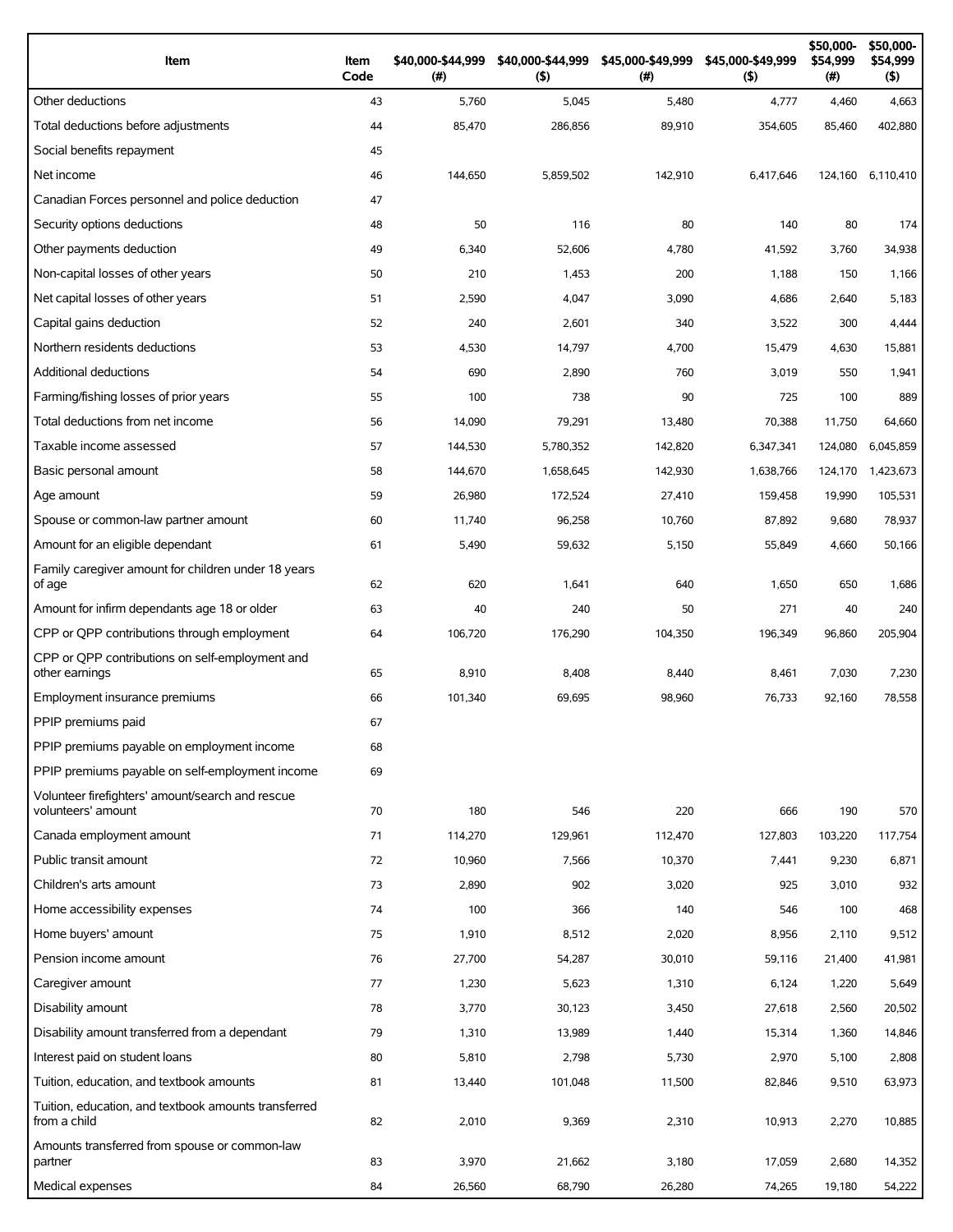| Item                                                           | Item<br>Code | \$40,000-\$44,999<br>(#) | \$40,000-\$44,999<br>(5) | \$45,000-\$49,999<br>(# ) | \$45,000-\$49,999<br>(5) | \$50,000-<br>\$54,999<br>(#) | \$50,000-<br>\$54,999<br>$($ \$) |
|----------------------------------------------------------------|--------------|--------------------------|--------------------------|---------------------------|--------------------------|------------------------------|----------------------------------|
| Total tax credits on personal amounts                          | 85           | 144,680                  | 404,844                  | 142,930                   | 400,209                  | 124,170                      | 347,603                          |
| Allowable charitable donations and government gifts            | 86           | 31,930                   | 43,370                   | 34,130                    | 49,760                   | 31,490                       | 46,596                           |
| Eligible cultural and ecological gifts                         | 87           | 50                       | 60                       | 40                        | 18                       |                              |                                  |
| Total tax credit on donations and gifts                        | 88           | 31,840                   | 11,934                   | 34,030                    | 13,724                   | 31,410                       | 14,491                           |
| Total federal non-refundable tax credits                       | 89           | 144,680                  | 416,778                  | 142,930                   | 413,933                  | 124,170                      | 362,094                          |
| Federal dividend tax credit                                    | 90           | 27,550                   | 31,326                   | 31,270                    | 39,541                   | 26,270                       | 37,413                           |
| Minimum tax carryover                                          | 91           | 420                      | 834                      | 460                       | 984                      | 440                          | 1,095                            |
| Basic federal tax                                              | 92           | 137,450                  | 420,925                  | 138,020                   | 507,899                  | 121,210                      | 539,315                          |
| Federal foreign tax credit                                     | 93           | 8,560                    | 1,026                    | 10,010                    | 1,256                    | 8,550                        | 1,247                            |
| Federal political contribution tax credit                      | 94           | 1,010                    | 136                      | 1,200                     | 176                      | 1,050                        | 152                              |
| Investment tax credit                                          | 95           | 30                       | 24                       | 100                       | 25                       | 60                           | 32                               |
| Labour-sponsored funds tax credit (federally<br>registered)    | 96           |                          |                          |                           |                          |                              |                                  |
| Labour-sponsored funds tax credit (provincially<br>registered) | 97           |                          |                          |                           |                          |                              |                                  |
| Alternative minimum tax payable                                | 98           |                          |                          |                           |                          |                              |                                  |
| Net federal tax                                                | 99           | 137,090                  | 419,768                  | 137,680                   | 506,470                  | 120,920                      | 537,917                          |
| CPP contributions on self-employment                           | 100          | 8,910                    | 16,815                   | 8,440                     | 16,922                   | 7,030                        | 14,460                           |
| Social Benefits repayment                                      | 101          |                          |                          |                           |                          |                              |                                  |
| Working income tax benefit (WITB)                              | 102          | 140                      | 87                       | 100                       | 70                       | 40                           | 27                               |
| Children's fitness tax credit                                  | 103          | 7,330                    | 565                      | 7,940                     | 614                      | 7,770                        | 613                              |
| Eligible educator school supply tax credit                     | 104          | 150                      | 10                       | 170                       | 11                       | 170                          | 11                               |
| Net provincial or territorial tax                              | 105          | 126,160                  | 195,263                  | 131,270                   | 249,067                  | 117,010                      | 265,662                          |
| Total tax payable                                              | 106          | 138,760                  | 631,865                  | 138,930                   | 772,480                  | 121,730                      | 818,058                          |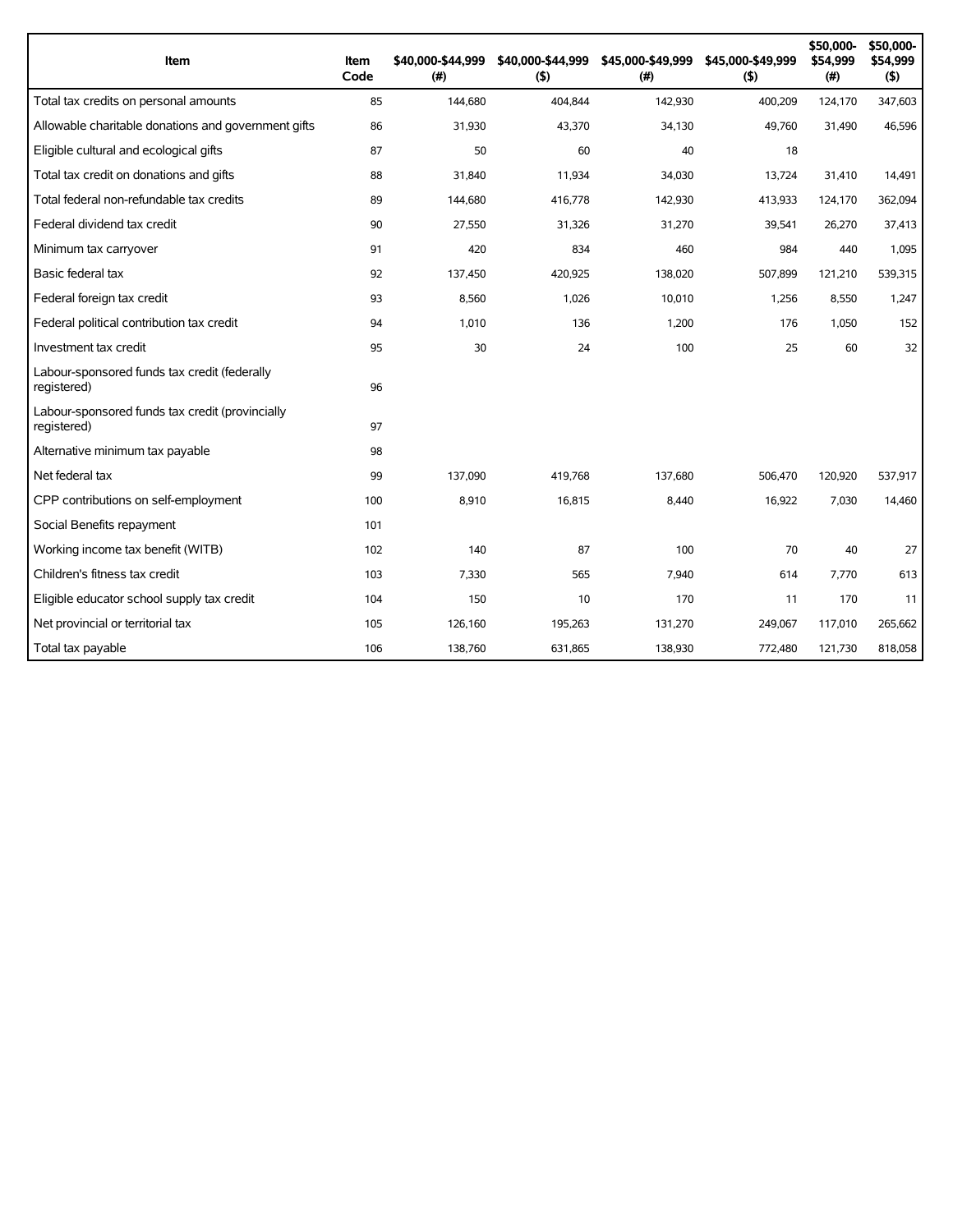| Item                                                                                             | Item<br>Code   | \$55,000-\$59,999<br>(#) | \$55,000-\$59,999<br>(5) | \$60,000-\$69,999<br>(#) | \$60,000-\$69,999<br>(5) | \$70,000-\$79,999<br>(#) | \$70,000-\$79,999<br>(5) |
|--------------------------------------------------------------------------------------------------|----------------|--------------------------|--------------------------|--------------------------|--------------------------|--------------------------|--------------------------|
| Number of taxable returns                                                                        | $\mathbf{1}$   | 110,480                  |                          | 193,380                  |                          | 161,220                  |                          |
| Number of non-taxable returns                                                                    | $\overline{2}$ | 1,700                    |                          | 2,260                    |                          | 1,110                    |                          |
| Total number of returns                                                                          | 3              | 112,180                  |                          | 195,640                  |                          | 162,330                  |                          |
| Employment income                                                                                | 4              | 92,340                   | 4,606,312                | 165,810                  | 9,396,498                | 138,420                  | 9,088,339                |
| Commissions (from employment)                                                                    | 5              | 3,230                    | 50,371                   | 5,750                    | 105,434                  | 4,790                    | 109,303                  |
| Other employment income                                                                          | 6              | 8,590                    | 39,187                   | 16,030                   | 80,830                   | 14,760                   | 64,524                   |
| Old age security (OAS) pension                                                                   | $\overline{7}$ | 15,790                   | 103,881                  | 25,400                   | 167,320                  | 20,910                   | 138,055                  |
| CPP or QPP benefits                                                                              | 8              | 21,460                   | 184,519                  | 35,480                   | 308,443                  | 28,470                   | 250,636                  |
| Other pensions and superannuation                                                                | 9              | 16,250                   | 452,161                  | 26,500                   | 815,904                  | 21,410                   | 706,490                  |
| Elected split-pension amount                                                                     | 10             | 3,310                    | 43,101                   | 5,760                    | 77,721                   | 6,100                    | 83,850                   |
| Universal child care benefit (UCCB)                                                              | 11             | 14,140                   | 13,392                   | 22,500                   | 21,023                   | 16,290                   | 15,554                   |
| Employment insurance and other<br>benefits                                                       | 12             | 15,990                   | 128,180                  | 24,770                   | 186,318                  | 17,710                   | 125,702                  |
| Taxable amount of dividends from<br>taxable Canadian corporations                                | 13             | 24,570                   | 355,244                  | 44,310                   | 660,999                  | 41,480                   | 746,512                  |
| Interest and other investment income                                                             | 14             | 26,610                   | 47,327                   | 48,160                   | 89,573                   | 42,630                   | 89,195                   |
| Net partnership income (limited or<br>non-active partners only)                                  | 15             | 460                      | 154                      | 830                      | $\overline{7}$           | 820                      | $-214$                   |
| Net rental income                                                                                | 16             | 7,120                    | 26,836                   | 13,840                   | 52,572                   | 12,870                   | 50,324                   |
| Taxable capital gains                                                                            | 17             | 11,770                   | 40,696                   | 21,650                   | 84,516                   | 20,180                   | 93,519                   |
| <b>RRSP</b> income                                                                               | 18             | 13,750                   | 92,731                   | 24,990                   | 175,659                  | 21,920                   | 170,845                  |
| Other income                                                                                     | 19             | 18,710                   | 73,282                   | 33,070                   | 132,601                  | 29,120                   | 123,215                  |
| Net business income                                                                              | 20             | 6,570                    | 103,392                  | 11,100                   | 174,446                  | 8,680                    | 145,932                  |
| Net professional income                                                                          | 21             | 810                      | 14,741                   | 1,470                    | 26,699                   | 1,390                    | 29,356                   |
| Net commission income                                                                            | 22             | 1,150                    | 11,825                   | 2,020                    | 22,090                   | 1,560                    | 24,099                   |
| Net farming income                                                                               | 23             | 2,580                    | 21,656                   | 4,820                    | 39,923                   | 4,250                    | 40,372                   |
| Net fishing income                                                                               | 24             |                          |                          |                          |                          |                          |                          |
| Workers' compensation benefits                                                                   | 25             | 2,200                    | 22,982                   | 3,310                    | 37,856                   | 2,310                    | 24,681                   |
| Social assistance payments                                                                       | 26             | 830                      | 5,053                    | 980                      | 5,186                    | 570                      | 2,388                    |
| Net federal supplements                                                                          | 27             | 360                      | 1,667                    | 420                      | 1,659                    | 320                      | 1,274                    |
| Total income assessed                                                                            | 28             | 112,180                  | 6,445,198                | 195,640                  | 12,677,017               | 162,330                  | 12,134,565               |
| Registered pension plan (RPP)<br>deduction                                                       | 29             | 26,540                   | 104,862                  | 53,120                   | 255,914                  | 48,760                   | 283,109                  |
| RRSP/PRPP deduction                                                                              | 30             | 39,930                   | 146,313                  | 76,100                   | 316,829                  | 69,420                   | 337,255                  |
| Deduction for elected split-pension<br>amount                                                    | 31             | 6,630                    | 76,989                   | 11,290                   | 150,503                  | 8,760                    | 121,894                  |
| Annual union, professional, or like<br>dues                                                      | 32             | 29,120                   | 20,426                   | 55,620                   | 45,030                   | 49,690                   | 47,044                   |
| Child care expenses                                                                              | 33             | 6,900                    | 37,058                   | 11,510                   | 64,887                   | 8,860                    | 55,680                   |
| Business investment loss                                                                         | 34             | 50                       | 949                      | 130                      | 2,645                    | 100                      | 3,277                    |
| Moving expenses                                                                                  | 35             | 660                      | 2,287                    | 1,150                    | 4,867                    | 910                      | 4,535                    |
| Support payments made                                                                            | 36             | 150                      | 972                      | 330                      | 2,926                    | 370                      | 3,272                    |
| Carrying charges and interest<br>expenses                                                        | 37             | 10,690                   | 18,282                   | 19,850                   | 36,320                   | 18,430                   | 36,212                   |
| Deduction for CPP/QPP contributions<br>on self-employment and other earnings                     | 38             | 5,430                    | 6,433                    | 7,280                    | 9,657                    | 4,920                    | 7,336                    |
| Deduction for provincial parental<br>insurance plan (PPIP) premiums on<br>self-employment income | 39             |                          |                          |                          |                          |                          |                          |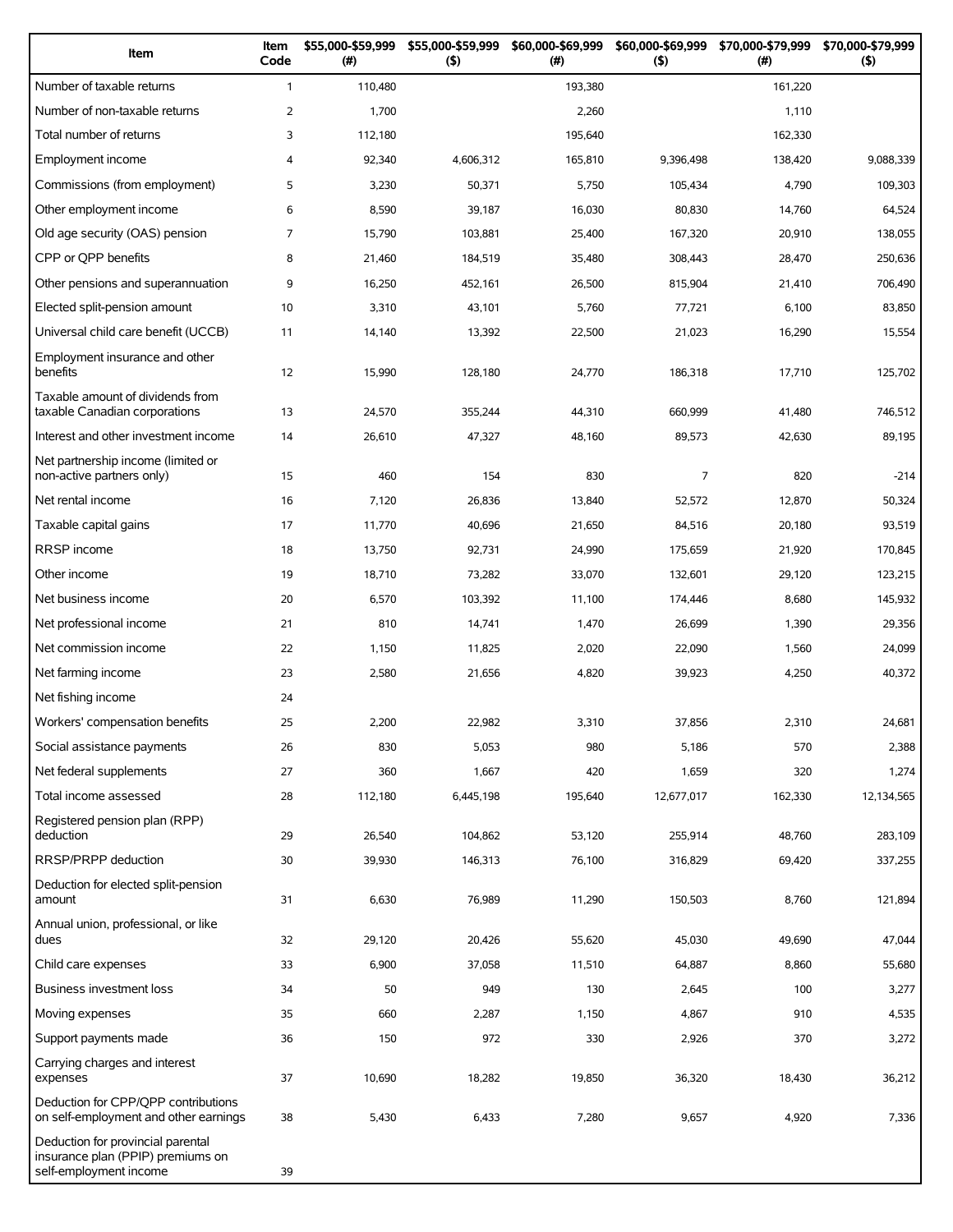| Item                                                                   | Item<br>Code | \$55,000-\$59,999<br>(#) | \$55,000-\$59,999<br>(5) | \$60,000-\$69,999<br>(#) | \$60,000-\$69,999<br>(5) | \$70,000-\$79,999<br>$(\#)$ | \$70,000-\$79,999<br>(5) |
|------------------------------------------------------------------------|--------------|--------------------------|--------------------------|--------------------------|--------------------------|-----------------------------|--------------------------|
| Exploration and development<br>expenses                                | 40           | 240                      | 420                      | 400                      | 868                      | 490                         | 1,287                    |
| Other employment expenses                                              | 41           | 4,960                    | 17,531                   | 10,500                   | 39,960                   | 10,280                      | 40,953                   |
| Clergy residence deduction                                             | 42           | 310                      | 4,462                    | 640                      | 10,690                   | 540                         | 10,376                   |
| Other deductions                                                       | 43           | 3,880                    | 3,977                    | 6,390                    | 8,114                    | 4,950                       | 7,394                    |
| Total deductions before adjustments                                    | 44           | 80,710                   | 441,056                  | 147,660                  | 949,373                  | 127,720                     | 959,772                  |
| Social benefits repayment                                              | 45           |                          |                          | 4,580                    | 3,206                    | 13,060                      | 14,593                   |
| Net income                                                             | 46           | 112,160                  | 6,004,482                | 195,620                  | 11,725,562               | 162,310                     | 11,162,004               |
| Canadian Forces personnel and<br>police deduction                      | 47           | 10                       | 91                       | 80                       | 1,270                    | 130                         | 1,914                    |
| Security options deductions                                            | 48           | 90                       | 138                      | 210                      | 469                      | 270                         | 867                      |
| Other payments deduction                                               | 49           | 3,160                    | 29,701                   | 4,440                    | 44,701                   | 2,990                       | 28,342                   |
| Non-capital losses of other years                                      | 50           | 130                      | 1,239                    | 190                      | 1,767                    | 160                         | 1,934                    |
| Net capital losses of other years                                      | 51           | 2,390                    | 4,432                    | 4,730                    | 9,879                    | 4,560                       | 10,281                   |
| Capital gains deduction                                                | 52           | 260                      | 5,047                    | 580                      | 13,624                   | 670                         | 19,512                   |
| Northern residents deductions                                          | 53           | 4,450                    | 15,259                   | 8,270                    | 29,527                   | 7,530                       | 27,595                   |
| <b>Additional deductions</b>                                           | 54           | 410                      | 1,265                    | 630                      | 2,227                    | 520                         | 1,618                    |
| Farming/fishing losses of prior years                                  | 55           | 70                       | 789                      | 150                      | 1,402                    | 140                         | 1,441                    |
| Total deductions from net income                                       | 56           | 10,560                   | 57,976                   | 18,540                   | 104,922                  | 16,290                      | 93,609                   |
| Taxable income assessed                                                | 57           | 112,120                  | 5,946,563                | 195,550                  | 11,620,806               | 162,290                     | 11,068,774               |
| Basic personal amount                                                  | 58           | 112,180                  | 1,286,233                | 195,640                  | 2,243,336                | 162,320                     | 1,861,430                |
| Age amount                                                             | 59           | 16,570                   | 77,723                   | 26,970                   | 101,002                  | 22,250                      | 51,930                   |
| Spouse or common-law partner                                           |              |                          |                          |                          |                          |                             |                          |
| amount                                                                 | 60           | 9,050                    | 73,463                   | 16,420                   | 134,211                  | 14,960                      | 122,318                  |
| Amount for an eligible dependant                                       | 61           | 3,840                    | 41,374                   | 6,360                    | 68,328                   | 4,570                       | 48,801                   |
| Family caregiver amount for children<br>under 18 years of age          | 62           | 600                      | 1,517                    | 1,100                    | 2,783                    | 1,070                       | 2,648                    |
| Amount for infirm dependants age 18<br>or older                        | 63           | 40                       | 195                      | 80                       | 463                      | 50                          | 334                      |
| CPP or OPP contributions through<br>employment                         | 64           | 89,260                   | 205,601                  | 160,100                  | 387,037                  | 133,450                     | 334,311                  |
| CPP or OPP contributions on<br>self-employment and other earnings      | 65           | 5,430                    | 6,433                    | 7,280                    | 9,657                    | 4,920                       | 7,336                    |
| Employment insurance premiums                                          | 66           | 85,010                   | 74,953                   | 151,940                  | 137,116                  | 126,720                     | 116,095                  |
| PPIP premiums paid                                                     | 67           |                          |                          |                          |                          |                             |                          |
| PPIP premiums payable on<br>employment income                          | 68           |                          |                          |                          |                          |                             |                          |
| PPIP premiums payable on<br>self-employment income                     | 69           |                          |                          |                          |                          |                             |                          |
| Volunteer firefighters' amount/search<br>and rescue volunteers' amount | 70           | 180                      | 546                      | 400                      | 1,200                    | 370                         | 1,122                    |
| Canada employment amount                                               | 71           | 94,540                   | 108,035                  | 169,550                  | 194,153                  | 141,180                     | 161,877                  |
| Public transit amount                                                  | 72           | 8,230                    | 6,150                    | 14,020                   | 10,425                   | 11,240                      | 8,412                    |
| Children's arts amount                                                 | 73           | 3,020                    | 944                      | 5,950                    | 1,846                    | 5,670                       | 1,808                    |
| Home accessibility expenses                                            | 74           | 90                       | 389                      | 160                      | 779                      | 140                         | 662                      |
| Home buyers' amount                                                    | 75           | 1,980                    | 8,972                    | 3,750                    | 16,983                   | 3,180                       | 14,633                   |
| Pension income amount                                                  | 76           | 18,070                   | 35,469                   | 29,730                   | 58,374                   | 24,190                      | 47,395                   |
| Caregiver amount                                                       | 77           | 1,060                    | 4,978                    | 2,020                    | 9,618                    | 1,770                       | 8,651                    |
| Disability amount                                                      | 78           | 2,200                    | 17,611                   | 3,190                    | 25,522                   | 2,250                       | 17,994                   |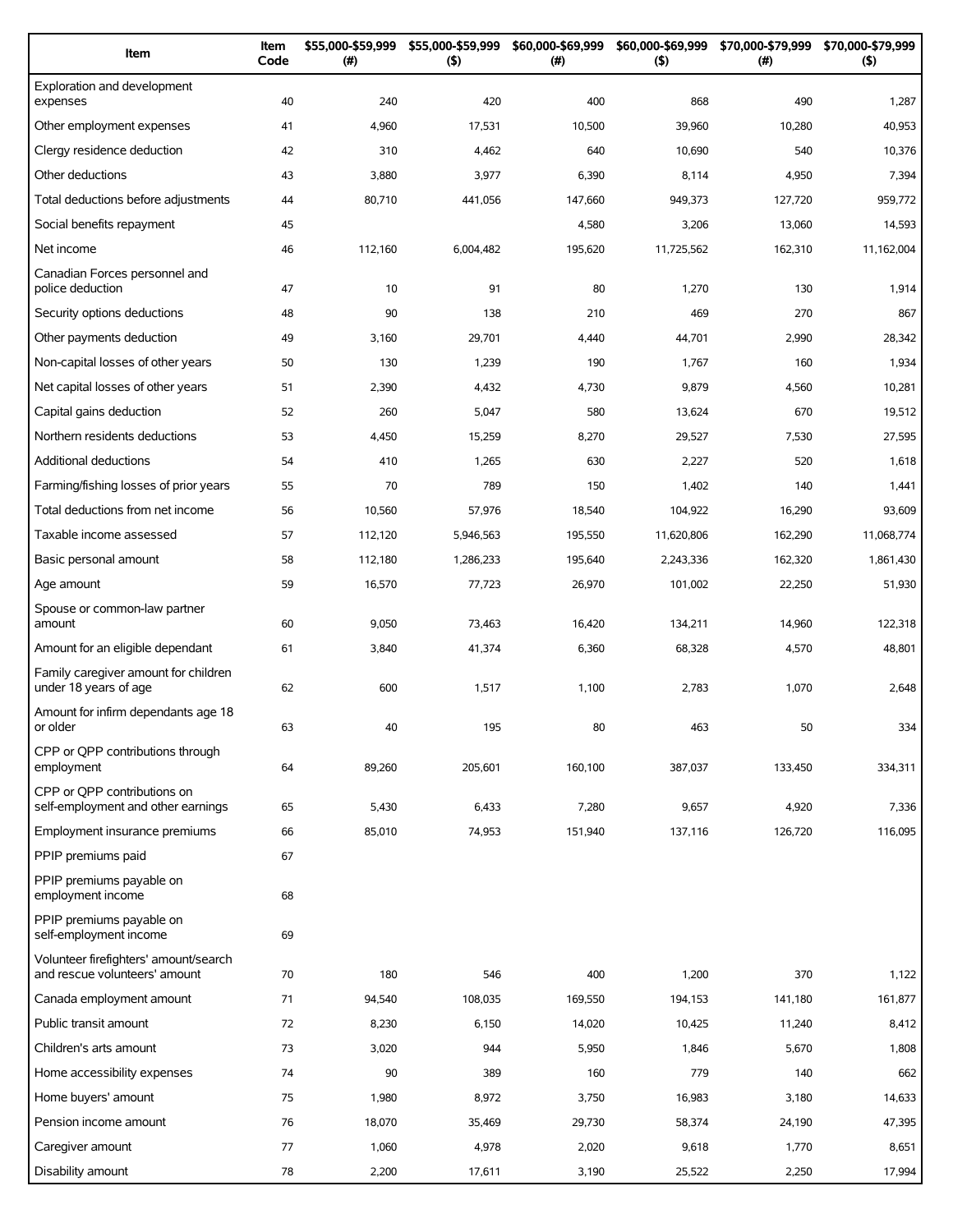| Item                                                                 | Item<br>Code | \$55,000-\$59,999<br>(#) | \$55,000-\$59,999<br>(5) | \$60,000-\$69,999<br>(#) | (5)       | \$60,000-\$69,999 \$70,000-\$79,999<br>$(\#)$ | \$70,000-\$79,999<br>(5) |
|----------------------------------------------------------------------|--------------|--------------------------|--------------------------|--------------------------|-----------|-----------------------------------------------|--------------------------|
| Disability amount transferred from a<br>dependant                    | 79           | 1,250                    | 13,630                   | 2,400                    | 26,604    | 2,240                                         | 25,058                   |
| Interest paid on student loans                                       | 80           | 4,480                    | 2,526                    | 7,890                    | 4,904     | 6,310                                         | 4,197                    |
| Tuition, education, and textbook<br>amounts                          | 81           | 7,870                    | 51,433                   | 12,940                   | 94,819    | 9,450                                         | 60,327                   |
| Tuition, education, and textbook<br>amounts transferred from a child | 82           | 2,280                    | 10,798                   | 4,490                    | 21,521    | 4,120                                         | 20,048                   |
| Amounts transferred from spouse or<br>common-law partner             | 83           | 2,280                    | 11,998                   | 3,910                    | 20,860    | 3,150                                         | 16,127                   |
| Medical expenses                                                     | 84           | 15,600                   | 44,484                   | 23,680                   | 70,172    | 16,140                                        | 53,279                   |
| Total tax credits on personal amounts                                | 85           | 112,180                  | 312,828                  | 195,640                  | 546,280   | 162,330                                       | 448,054                  |
| Allowable charitable donations and<br>government gifts               | 86           | 29,960                   | 45,907                   | 55,830                   | 90,247    | 49,940                                        | 87,322                   |
| Eligible cultural and ecological gifts                               | 87           | 50                       | 28                       | 60                       | 111       | 60                                            | 139                      |
| Total tax credit on donations and gifts                              | 88           | 29,870                   | 12,692                   | 55,690                   | 25,035    | 49,860                                        | 24,303                   |
| Total federal non-refundable tax<br>credits                          | 89           | 112.180                  | 325,520                  | 195,640                  | 571.315   | 162,330                                       | 472,357                  |
| Federal dividend tax credit                                          | 90           | 24,680                   | 39,523                   | 44,580                   | 74,773    | 41,740                                        | 85,147                   |
| Minimum tax carryover                                                | 91           | 390                      | 1,000                    | 720                      | 1,961     | 730                                           | 1,860                    |
| Basic federal tax                                                    | 92           | 110,120                  | 578,411                  | 193,130                  | 1,252,748 | 161,010                                       | 1,309,275                |
| Federal foreign tax credit                                           | 93           | 8,010                    | 1,519                    | 15,010                   | 3,404     | 13,950                                        | 3,885                    |
| Federal political contribution tax credit                            | 94           | 1,040                    | 155                      | 1,840                    | 289       | 1,770                                         | 307                      |
| Investment tax credit                                                | 95           | 40                       | 43                       | 70                       | 74        | 90                                            | 111                      |
| Labour-sponsored funds tax credit<br>(federally registered)          | 96           |                          |                          |                          |           |                                               |                          |
| Labour-sponsored funds tax credit<br>(provincially registered)       | 97           |                          |                          |                          |           |                                               |                          |
| Alternative minimum tax payable                                      | 98           |                          |                          | 70                       | 85        | 280                                           | 129                      |
| Net federal tax                                                      | 99           | 109,880                  | 576,714                  | 192,780                  | 1,249,022 | 160,790                                       | 1,305,019                |
| CPP contributions on<br>self-employment                              | 100          | 5,430                    | 12,865                   | 7,280                    | 19,314    | 4,920                                         | 14,673                   |
| Social Benefits repayment                                            | 101          |                          |                          | 4,580                    | 3,206     | 13,060                                        | 14,593                   |
| Working income tax benefit (WITB)                                    | 102          | 40                       | 31                       | 50                       | 36        | 20                                            | 15                       |
| Children's fitness tax credit                                        | 103          | 7,740                    | 624                      | 15,110                   | 1,231     | 14,370                                        | 1,209                    |
| Eligible educator school supply tax<br>credit                        | 104          | 190                      | 13                       | 580                      | 40        | 650                                           | 44                       |
| Net provincial or territorial tax                                    | 105          | 107,470                  | 285,899                  | 189,480                  | 617,278   | 159,000                                       | 645,290                  |
| Total tax payable                                                    | 106          | 110,480                  | 875,486                  | 193,380                  | 1,888,850 | 161,220                                       | 1,979,595                |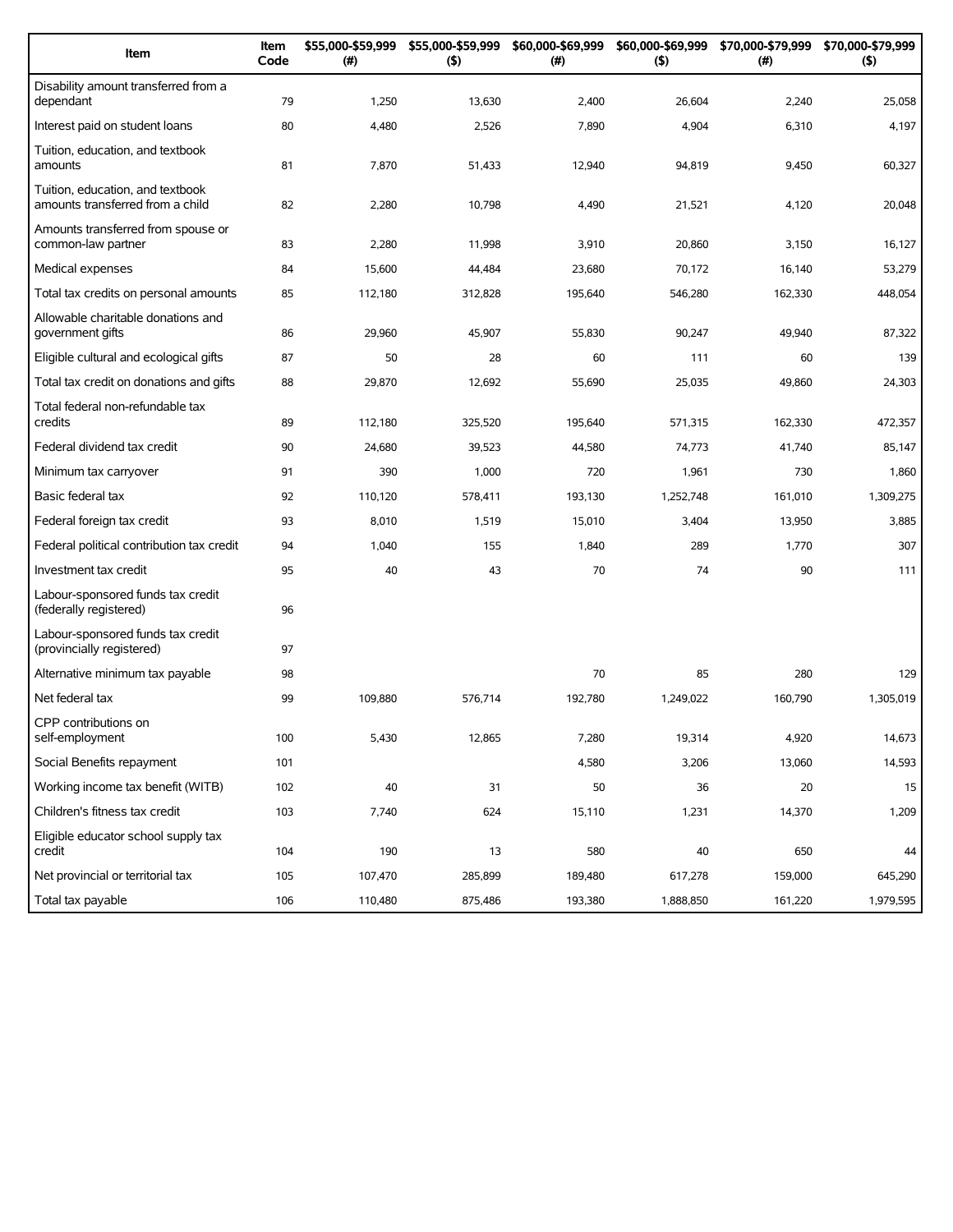| Item                                                                            | Item<br>Code   | \$80,000-\$89,999<br>$(\#)$ | \$80,000-\$89,999<br>(5) | \$90,000-\$99,999<br>(# ) | \$90,000-\$99,999<br>$($ \$) | \$100,000-\$149,999<br>(#) | \$100,000-\$149,999<br>$($ \$) |
|---------------------------------------------------------------------------------|----------------|-----------------------------|--------------------------|---------------------------|------------------------------|----------------------------|--------------------------------|
| Number of taxable returns                                                       | $\mathbf{1}$   | 127,550                     |                          | 110,630                   |                              | 264,450                    |                                |
| Number of non-taxable returns                                                   | $\overline{2}$ | 490                         |                          | 290                       |                              | 660                        |                                |
| Total number of returns                                                         | 3              | 128,040                     |                          | 110,910                   |                              | 265,100                    |                                |
| Employment income                                                               | $\overline{4}$ | 113,360                     | 8,478,818                | 100,090                   | 8,462,029                    | 240,590                    | 25,218,124                     |
| Commissions (from employment)                                                   | 5              | 4,100                       | 115,734                  | 3,210                     | 108,147                      | 9,110                      | 444,619                        |
| Other employment income                                                         | 6              | 13,260                      | 54,233                   | 11,860                    | 44,277                       | 36,860                     | 147,630                        |
| Old age security (OAS) pension                                                  | 7              | 11.680                      | 76,641                   | 7,850                     | 51,567                       | 16,010                     | 104,932                        |
| CPP or QPP benefits                                                             | 8              | 17,380                      | 154,222                  | 12,460                    | 110,401                      | 27,510                     | 244,614                        |
| Other pensions and<br>superannuation                                            | 9              | 13,340                      | 486,647                  | 9,810                     | 367,911                      | 22,320                     | 887,708                        |
| Elected split-pension amount                                                    | 10             | 2,920                       | 38,303                   | 2,670                     | 35,199                       | 5,130                      | 58,972                         |
| Universal child care benefit<br>(UCCB)                                          | 11             | 12,250                      | 11,805                   | 10,840                    | 10,147                       | 18,520                     | 17,141                         |
| Employment insurance and other<br>benefits                                      | 12             | 12,470                      | 82,734                   | 9,060                     | 55,661                       | 17,890                     | 95,197                         |
| Taxable amount of dividends from<br>taxable Canadian corporations               | 13             | 33,600                      | 674,294                  | 30,120                    | 653,434                      | 90,010                     | 2,321,896                      |
| Interest and other investment<br>income                                         | 14             | 33,760                      | 71,278                   | 30,700                    | 64,143                       | 86,190                     | 222,408                        |
| Net partnership income (limited or<br>non-active partners only)                 | 15             | 670                         | 484                      | 690                       | 787                          | 2,300                      | 2,843                          |
| Net rental income                                                               | 16             | 11,120                      | 41,478                   | 10,330                    | 36,507                       | 30,090                     | 120,709                        |
| Taxable capital gains                                                           | 17             | 16,440                      | 83,616                   | 14,740                    | 80,719                       | 45,190                     | 322,153                        |
| RRSP income                                                                     | 18             | 17,790                      | 148,890                  | 14,970                    | 131,509                      | 39,000                     | 432,742                        |
| Other income                                                                    | 19             | 23,480                      | 116,890                  | 21,030                    | 108,044                      | 59,640                     | 445,668                        |
| Net business income                                                             | 20             | 6,630                       | 116,246                  | 5,250                     | 92,838                       | 12,580                     | 269,498                        |
| Net professional income                                                         | 21             | 1,240                       | 29,409                   | 1,120                     | 31,642                       | 3,410                      | 134,832                        |
| Net commission income                                                           | 22             | 1,220                       | 20,472                   | 1,010                     | 18,151                       | 2,210                      | 60,061                         |
| Net farming income                                                              | 23             | 3,290                       | 30,986                   | 2,830                     | 34,606                       | 7,280                      | 94,165                         |
| Net fishing income                                                              | 24             |                             |                          |                           |                              | 20                         | 451                            |
| Workers' compensation benefits                                                  | 25             | 1,630                       | 16,170                   | 1,200                     | 13,849                       | 2,340                      | 26,201                         |
| Social assistance payments                                                      | 26             | 310                         | 1,436                    | 220                       | 881                          | 450                        | 1,878                          |
| Net federal supplements                                                         | 27             | 150                         | 485                      | 90                        | 269                          | 250                        | 861                            |
| Total income assessed                                                           | 28             | 128,040                     | 10,860,267               | 110,910                   | 10,520,137                   | 265,100                    | 31,696,418                     |
| Registered pension plan (RPP)<br>deduction                                      | 29             | 42,860                      | 294,227                  | 43,950                    | 381,664                      | 97,860                     | 943,950                        |
| RRSP/PRPP deduction                                                             | 30             | 61,260                      | 344,576                  | 57,650                    | 358,113                      | 155,280                    | 1,384,719                      |
| Deduction for elected<br>split-pension amount                                   | 31             | 6,460                       | 95,009                   | 4,590                     | 71,320                       | 11,030                     | 192,793                        |
| Annual union, professional, or like<br>dues                                     | 32             | 42,790                      | 45,521                   | 43,400                    | 52,613                       | 93,760                     | 125,974                        |
| Child care expenses                                                             | 33             | 6,980                       | 45,801                   | 6,100                     | 40,723                       | 11,380                     | 77,319                         |
| Business investment loss                                                        | 34             | 90                          | 2,064                    | 80                        | 1,261                        | 250                        | 8,681                          |
| Moving expenses                                                                 | 35             | 740                         | 4,518                    | 590                       | 3,673                        | 1,280                      | 11,210                         |
| Support payments made                                                           | 36             | 390                         | 3,659                    | 380                       | 3,803                        | 1,720                      | 23,382                         |
| Carrying charges and interest<br>expenses                                       | 37             | 15,070                      | 34,321                   | 13,700                    | 31,799                       | 42,100                     | 116,034                        |
| Deduction for CPP/QPP<br>contributions on self-employment<br>and other earnings | 38             | 3,440                       | 5,445                    | 2,710                     | 4,407                        | 6,210                      | 10,846                         |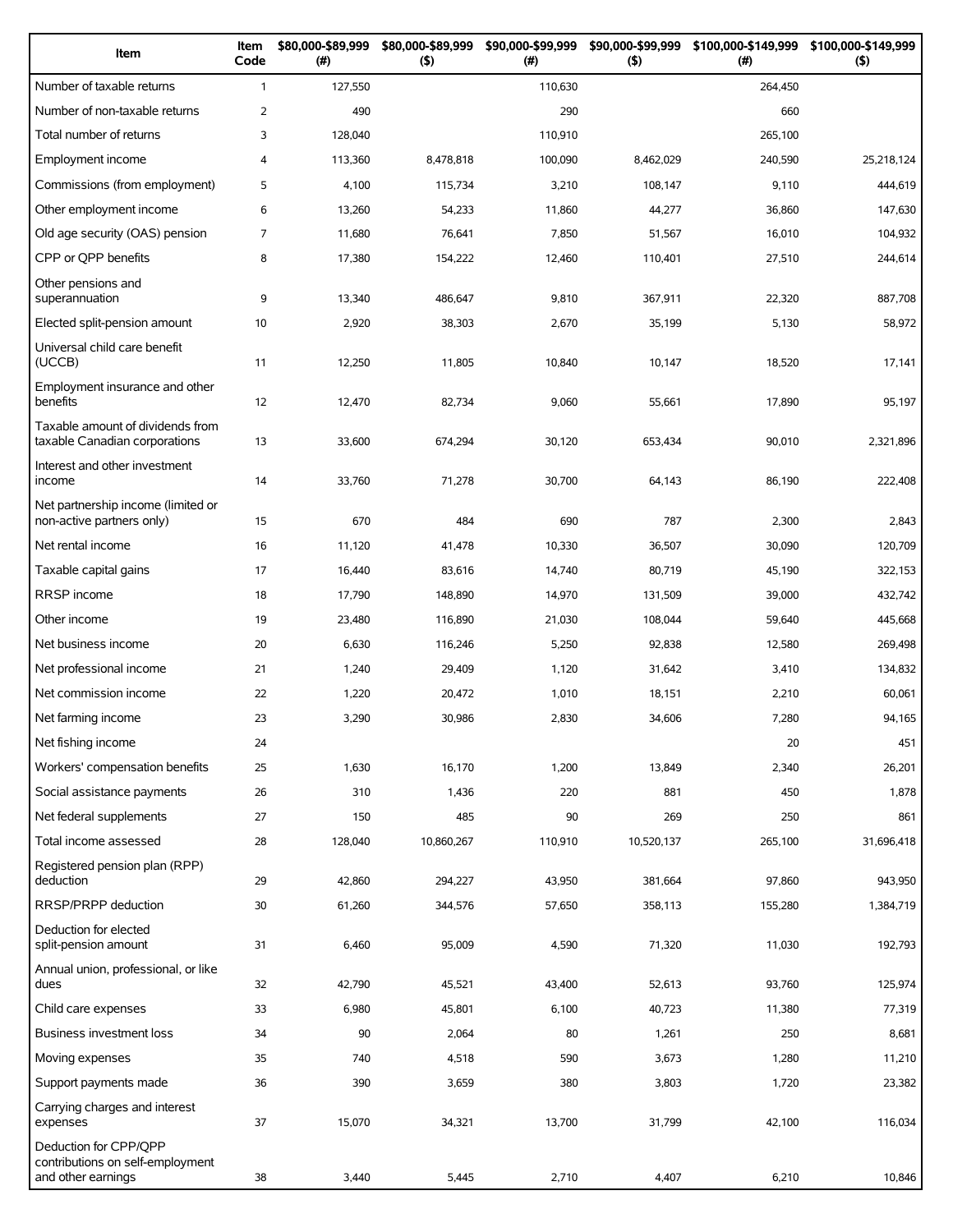| Item                                                                                             | Item<br>Code | \$80,000-\$89,999<br>(# ) | \$80,000-\$89,999<br>$($ \$) | \$90,000-\$99,999<br>(#) | \$90,000-\$99,999<br>(5) | \$100,000-\$149,999<br>(#) | \$100,000-\$149,999<br>$($ \$) |
|--------------------------------------------------------------------------------------------------|--------------|---------------------------|------------------------------|--------------------------|--------------------------|----------------------------|--------------------------------|
| Deduction for provincial parental<br>insurance plan (PPIP) premiums<br>on self-employment income | 39           |                           |                              |                          |                          |                            |                                |
| Exploration and development<br>expenses                                                          | 40           | 380                       | 1,110                        | 350                      | 1,421                    | 1,450                      | 6,269                          |
| Other employment expenses                                                                        | 41           | 9,070                     | 38,552                       | 8,180                    | 34,512                   | 22,140                     | 107,787                        |
| Clergy residence deduction                                                                       | 42           | 360                       | 7,753                        | 180                      | 4,130                    | 320                        | 7,572                          |
| Other deductions                                                                                 | 43           | 3,590                     | 6,653                        | 2,850                    | 5,687                    | 6,980                      | 27,966                         |
| Total deductions before<br>adjustments                                                           | 44           | 105,050                   | 929,306                      | 94,550                   | 995,212                  | 232,290                    | 3,044,764                      |
| Social benefits repayment                                                                        | 45           | 13,010                    | 20,221                       | 10,510                   | 22,354                   | 23,990                     | 80,910                         |
| Net income                                                                                       | 46           | 128,030                   | 9,911,484                    | 110,910                  | 9,502,961                | 265,060                    | 28,574,441                     |
| Canadian Forces personnel and<br>police deduction                                                | 47           | 50                        | 1,189                        | 30                       | 457                      | 40                         | 735                            |
| Security options deductions                                                                      | 48           | 290                       | 1,085                        | 310                      | 1,255                    | 1,750                      | 9,435                          |
| Other payments deduction                                                                         | 49           | 1,990                     | 18,082                       | 1,440                    | 14,992                   | 2,830                      | 28,775                         |
| Non-capital losses of other years                                                                | 50           | 100                       | 1,422                        | 90                       | 1,248                    | 200                        | 3,305                          |
| Net capital losses of other years                                                                | 51           | 3,700                     | 9,653                        | 3,280                    | 8,772                    | 10,870                     | 31,790                         |
| Capital gains deduction                                                                          | 52           | 530                       | 18,028                       | 430                      | 15,811                   | 1,610                      | 83,010                         |
| Northern residents deductions                                                                    | 53           | 6,620                     | 24,552                       | 6,190                    | 23,003                   | 17,470                     | 66,324                         |
| Additional deductions                                                                            | 54           | 340                       | 972                          | 260                      | 845                      | 660                        | 3,491                          |
| Farming/fishing losses of prior<br>years                                                         | 55           | 110                       | 1,098                        | 80                       | 754                      | 270                        | 3,103                          |
| Total deductions from net income                                                                 | 56           | 13,230                    | 76,164                       | 11,640                   | 67,215                   | 33,960                     | 230,562                        |
| Taxable income assessed                                                                          | 57           | 128,010                   | 9,836,038                    | 110,890                  | 9,435,815                | 265,010                    | 28,344,896                     |
| Basic personal amount                                                                            | 58           | 128,040                   | 1,468,276                    | 110,910                  | 1,271,981                | 265,100                    | 3,040,017                      |
| Age amount                                                                                       | 59           | 10,810                    | 18,086                       | 3,760                    | 6,632                    | 3,110                      | 5,715                          |
| Spouse or common-law partner<br>amount                                                           | 60           | 12,950                    | 105,977                      | 11,690                   | 96,358                   | 34,570                     | 288,014                        |
| Amount for an eligible dependant                                                                 | 61           | 3,470                     | 37,237                       | 3,070                    | 32,629                   | 6,450                      | 68,288                         |
| Family caregiver amount for                                                                      |              |                           |                              |                          |                          |                            |                                |
| children under 18 years of age                                                                   | 62           | 900                       | 2,191                        | 860                      | 2,159                    | 2,230                      | 5,605                          |
| Amount for infirm dependants age<br>18 or older                                                  | 63           | 70                        | 388                          | 50                       | 253                      | 120                        | 715                            |
| CPP or OPP contributions<br>through employment                                                   | 64           | 109,950                   | 280,920                      | 97,530                   | 251,982                  | 234,870                    | 618,562                        |
| CPP or QPP contributions on<br>self-employment and other<br>earnings                             | 65           | 3,440                     | 5,445                        | 2,710                    | 4,407                    | 6,210                      | 10,846                         |
| Employment insurance premiums                                                                    | 66           | 103,620                   | 95,838                       | 91,640                   | 85,371                   | 217,390                    | 203,541                        |
| PPIP premiums paid                                                                               | 67           |                           |                              |                          |                          |                            |                                |
| PPIP premiums payable on<br>employment income                                                    | 68           |                           |                              |                          |                          |                            |                                |
| PPIP premiums payable on<br>self-employment income                                               | 69           |                           |                              |                          |                          |                            |                                |
| Volunteer firefighters'<br>amount/search and rescue<br>volunteers' amount                        | 70           | 350                       | 1,035                        | 290                      | 870                      | 700                        | 2,109                          |
| Canada employment amount                                                                         | 71           | 115,190                   | 132,454                      | 101,490                  | 116,843                  | 243,710                    | 281,009                        |
| Public transit amount                                                                            | 72           | 9,080                     | 6,831                        | 7,760                    | 5,771                    | 19,020                     | 14,506                         |
| Children's arts amount                                                                           | 73           | 5,640                     | 1,818                        | 6,140                    | 2,020                    | 18,670                     | 6,326                          |
| Home accessibility expenses                                                                      | 74           | 90                        | 466                          | 60                       | 245                      | 190                        | 974                            |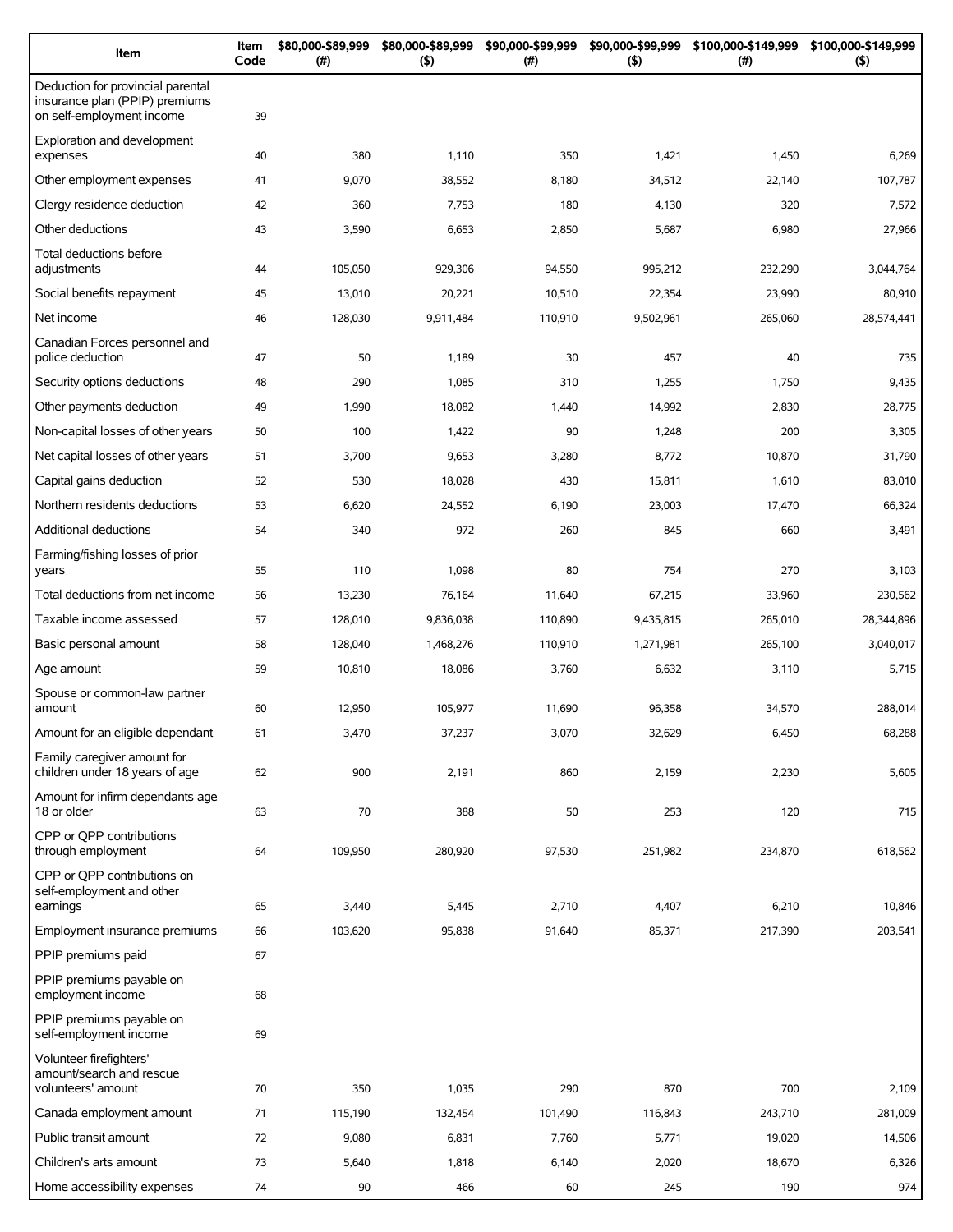| Item                                                                 | Item<br>Code | \$80,000-\$89,999<br>(# ) | \$80,000-\$89,999<br>(5) | \$90,000-\$99,999<br>(#) | \$90,000-\$99,999<br>(5) | \$100,000-\$149,999<br>(#) | \$100,000-\$149,999<br>(5) |
|----------------------------------------------------------------------|--------------|---------------------------|--------------------------|--------------------------|--------------------------|----------------------------|----------------------------|
| Home buyers' amount                                                  | 75           | 2,530                     | 11,639                   | 1,710                    | 8,008                    | 3,370                      | 15,921                     |
| Pension income amount                                                | 76           | 15,240                    | 29,850                   | 11,460                   | 22,447                   | 26,230                     | 51,271                     |
| Caregiver amount                                                     | 77           | 1,340                     | 6,723                    | 1,190                    | 6,275                    | 2,990                      | 15,914                     |
| Disability amount                                                    | 78           | 1,400                     | 11,214                   | 980                      | 7,813                    | 2,050                      | 16,381                     |
| Disability amount transferred from<br>a dependant                    | 79           | 1,840                     | 20,922                   | 1,740                    | 20,436                   | 4,620                      | 53,605                     |
| Interest paid on student loans                                       | 80           | 4,890                     | 3,278                    | 3,540                    | 2,252                    | 5,430                      | 3,298                      |
| Tuition, education, and textbook<br>amounts                          | 81           | 6,750                     | 38,083                   | 5,340                    | 27,647                   | 10,450                     | 59,301                     |
| Tuition, education, and textbook<br>amounts transferred from a child | 82           | 3,830                     | 18,888                   | 4,160                    | 20,706                   | 13,270                     | 67,918                     |
| Amounts transferred from spouse<br>or common-law partner             | 83           | 2,570                     | 12,821                   | 2,090                    | 10,249                   | 5,530                      | 25,850                     |
| Medical expenses                                                     | 84           | 10,550                    | 35,578                   | 8,300                    | 29,138                   | 20,180                     | 76,116                     |
| Total tax credits on personal<br>amounts                             | 85           | 128,040                   | 351,915                  | 110,910                  | 304,909                  | 265,100                    | 739,855                    |
| Allowable charitable donations and<br>government gifts               | 86           | 41,850                    | 77,440                   | 38,720                   | 72,468                   | 106,010                    | 227,188                    |
| Eligible cultural and ecological<br>gifts                            | 87           |                           |                          |                          |                          |                            |                            |
| Total tax credit on donations and<br>qifts                           | 88           | 41,810                    | 21,573                   | 38,670                   | 20,195                   | 105,930                    | 63,648                     |
| Total federal non-refundable tax<br>credits                          | 89           | 128,040                   | 373,488                  | 110,910                  | 325,103                  | 265,100                    | 803,503                    |
| Federal dividend tax credit                                          | 90           | 33,830                    | 76,563                   | 30,330                   | 74,137                   | 90,400                     | 266,628                    |
| Minimum tax carryover                                                | 91           | 570                       | 1,393                    | 470                      | 1,139                    | 1,240                      | 3,397                      |
| Basic federal tax                                                    | 92           | 127,410                   | 1,249,199                | 110,540                  | 1,267,074                | 264,330                    | 4,347,636                  |
| Federal foreign tax credit                                           | 93           | 11,130                    | 3,890                    | 10,150                   | 4,348                    | 32,230                     | 18,442                     |
| Federal political contribution tax<br>credit                         | 94           | 1,360                     | 233                      | 1,150                    | 198                      | 3,310                      | 609                        |
| Investment tax credit                                                | 95           | 60                        | 100                      | 60                       | 83                       | 230                        | 265                        |
| Labour-sponsored funds tax credit<br>(federally registered)          | 96           |                           |                          |                          |                          |                            |                            |
| Labour-sponsored funds tax credit<br>(provincially registered)       | 97           |                           |                          |                          |                          |                            |                            |
| Alternative minimum tax payable                                      | 98           | 510                       | 340                      | 570                      | 488                      | 2,280                      | 3,307                      |
| Net federal tax                                                      | 99           | 127,270                   | 1,245,026                | 110,420                  | 1,262,497                | 264,050                    | 4,328,539                  |
| CPP contributions on<br>self-employment                              | 100          | 3,440                     | 10,890                   | 2,710                    | 8,815                    | 6,210                      | 21,693                     |
| Social Benefits repayment                                            | 101          | 13,010                    | 20,221                   | 10,510                   | 22,354                   | 23,990                     | 80,910                     |
| Working income tax benefit<br>(WITB)                                 | 102          | 20                        | 16                       |                          |                          | 20                         | 22                         |
| Children's fitness tax credit                                        | 103          | 14,070                    | 1,218                    | 14,760                   | 1,346                    | 43,170                     | 4,201                      |
| Eligible educator school supply tax<br>credit                        | 104          | 560                       | 38                       | 1,030                    | 73                       | 940                        | 71                         |
| Net provincial or territorial tax                                    | 105          | 126,350                   | 614,388                  | 109,950                  | 618,718                  | 263,070                    | 2,003,808                  |
| Total tax payable                                                    | 106          | 127,550                   | 1,890,540                | 110,630                  | 1,912,393                | 264,450                    | 6,434,965                  |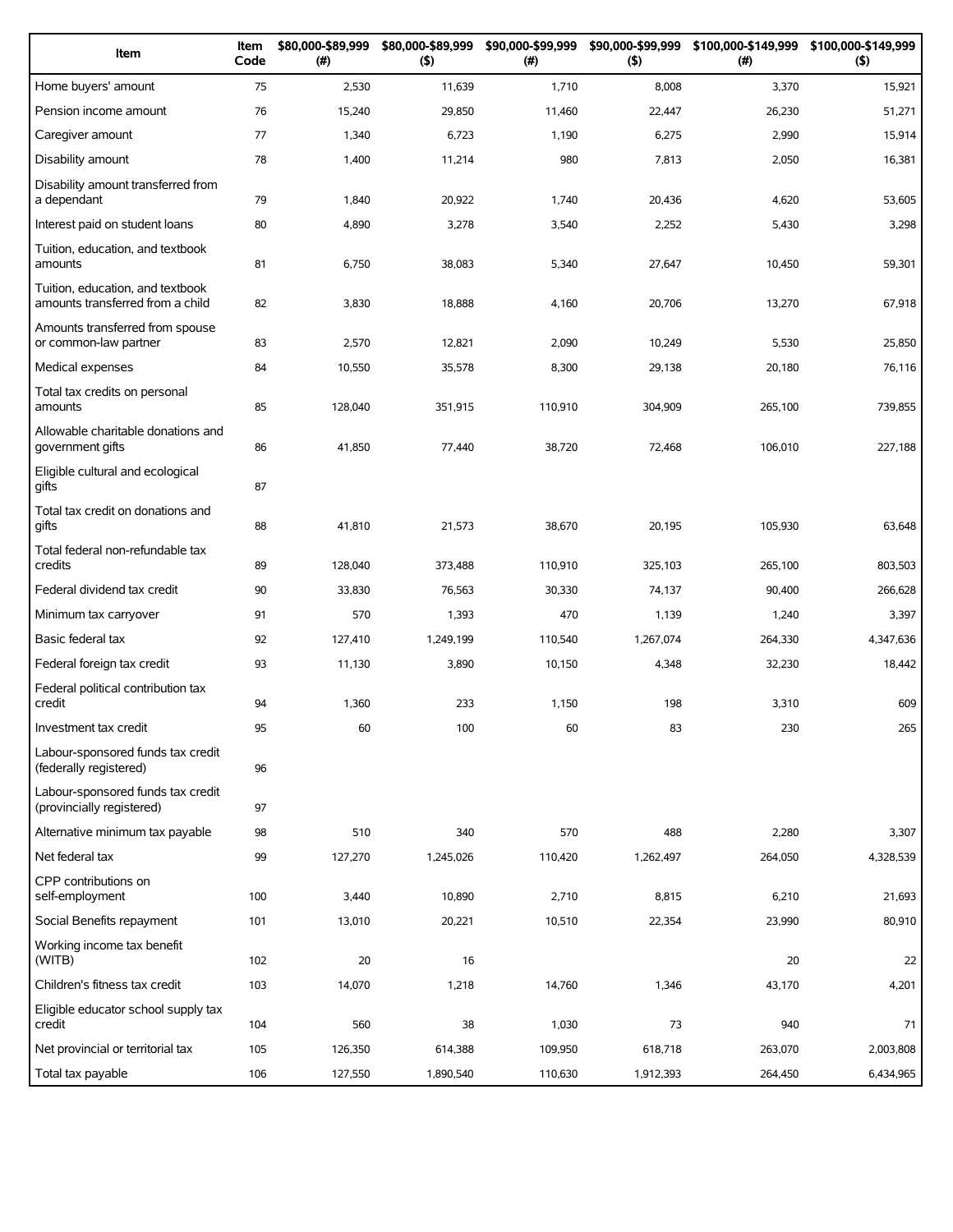| Item                                                                                          | Item<br>Code   | (#)     | \$150,000-\$249,999 \$150,000-\$249,999<br>(5) | \$250,000<br>and<br>over (#) | \$250,000<br>and over<br>$($ \$) |
|-----------------------------------------------------------------------------------------------|----------------|---------|------------------------------------------------|------------------------------|----------------------------------|
| Number of taxable returns                                                                     | $\mathbf{1}$   | 122,220 |                                                | 47,820                       |                                  |
| Number of non-taxable returns                                                                 | 2              | 350     |                                                | 190                          |                                  |
| Total number of returns                                                                       | 3              | 122,570 |                                                | 48,010                       |                                  |
| Employment income                                                                             | 4              | 108,700 | 16,775,482                                     | 39,690                       | 12,513,074                       |
| Commissions (from employment)                                                                 | 5              | 5,090   | 437,354                                        | 2,450                        | 700,176                          |
| Other employment income                                                                       | 6              | 18,520  | 184,027                                        | 7,400                        | 356,089                          |
| Old age security (OAS) pension                                                                | $\overline{7}$ | 7,910   | 51,314                                         | 5,160                        | 32,314                           |
| CPP or OPP benefits                                                                           | 8              | 13,750  | 122,937                                        | 8,290                        | 75,158                           |
| Other pensions and superannuation                                                             | 9              | 11,680  | 524,358                                        | 6,520                        | 465,004                          |
| Elected split-pension amount                                                                  | 10             | 2,480   | 32,272                                         | 930                          | 11,561                           |
| Universal child care benefit (UCCB)                                                           | 11             | 5,920   | 5,816                                          | 1,350                        | 1,239                            |
| Employment insurance and other benefits                                                       | 12             | 3,470   | 18,492                                         | 410                          | 2,745                            |
| Taxable amount of dividends from taxable Canadian corporations                                | 13             | 65,070  | 2,448,966                                      | 34,470                       | 3,770,454                        |
| Interest and other investment income                                                          | 14             | 58,560  | 249,952                                        | 33,200                       | 710,949                          |
| Net partnership income (limited or non-active partners only)                                  | 15             | 2,320   | 5,856                                          | 2,970                        | 29,051                           |
| Net rental income                                                                             | 16             | 17,590  | 82,883                                         | 8,200                        | 97,614                           |
| Taxable capital gains                                                                         | 17             | 35,500  | 451,511                                        | 21,990                       | 1,785,743                        |
| <b>RRSP</b> income                                                                            | 18             | 15,710  | 319,018                                        | 4,510                        | 358,765                          |
| Other income                                                                                  | 19             | 41,220  | 577,639                                        | 23,140                       | 1,248,732                        |
| Net business income                                                                           | 20             | 5,010   | 167,773                                        | 2,140                        | 164,231                          |
| Net professional income                                                                       | 21             | 2,490   | 229,654                                        | 1,920                        | 470,227                          |
| Net commission income                                                                         | 22             | 980     | 61,475                                         | 360                          | 59,485                           |
| Net farming income                                                                            | 23             | 3,970   | 76,846                                         | 2,430                        | 69,350                           |
| Net fishing income                                                                            | 24             |         |                                                |                              |                                  |
| Workers' compensation benefits                                                                | 25             | 540     | 11,285                                         | 100                          | 3,860                            |
| Social assistance payments                                                                    | 26             | 250     | 858                                            | 200                          | 431                              |
| Net federal supplements                                                                       | 27             | 180     | 548                                            | 160                          | 432                              |
| Total income assessed                                                                         | 28             | 122,570 | 22,848,911                                     | 48,010                       | 22,937,214                       |
| Registered pension plan (RPP) deduction                                                       | 29             | 32,460  | 292,668                                        | 9,280                        | 94,083                           |
| RRSP/PRPP deduction                                                                           | 30             | 78,260  | 1,260,461                                      | 29,260                       | 895,647                          |
| Deduction for elected split-pension amount                                                    | 31             | 5,820   | 109,885                                        | 3,070                        | 80,457                           |
| Annual union, professional, or like dues                                                      | 32             | 27,030  | 35,344                                         | 7,190                        | 6,723                            |
| Child care expenses                                                                           | 33             | 3,920   | 29,633                                         | 930                          | 7,092                            |
| <b>Business investment loss</b>                                                               | 34             | 180     | 6,239                                          | 130                          | 14,516                           |
| Moving expenses                                                                               | 35             | 520     | 6,468                                          | 150                          | 2,404                            |
| Support payments made                                                                         | 36             | 1,530   | 36,070                                         | 1,040                        | 58,725                           |
| Carrying charges and interest expenses                                                        | 37             | 32,070  | 132,644                                        | 22,400                       | 305,435                          |
| Deduction for CPP/QPP contributions on self-employment and other earnings                     | 38             | 3,600   | 6,724                                          | 2,200                        | 4,451                            |
| Deduction for provincial parental insurance plan (PPIP) premiums on<br>self-employment income | 39             |         |                                                |                              |                                  |
| Exploration and development expenses                                                          | 40             | 1,750   | 10,356                                         | 2,840                        | 79,254                           |
| Other employment expenses                                                                     | 41             | 9,420   | 65,901                                         | 3,610                        | 59,262                           |
| Clergy residence deduction                                                                    | 42             | 40      | 1,138                                          |                              |                                  |
| Other deductions                                                                              | 43             | 3,640   | 36,046                                         | 2,480                        | 115,433                          |
| Total deductions before adjustments                                                           | 44             | 108,730 | 2,029,631                                      | 42,810                       | 1,723,710                        |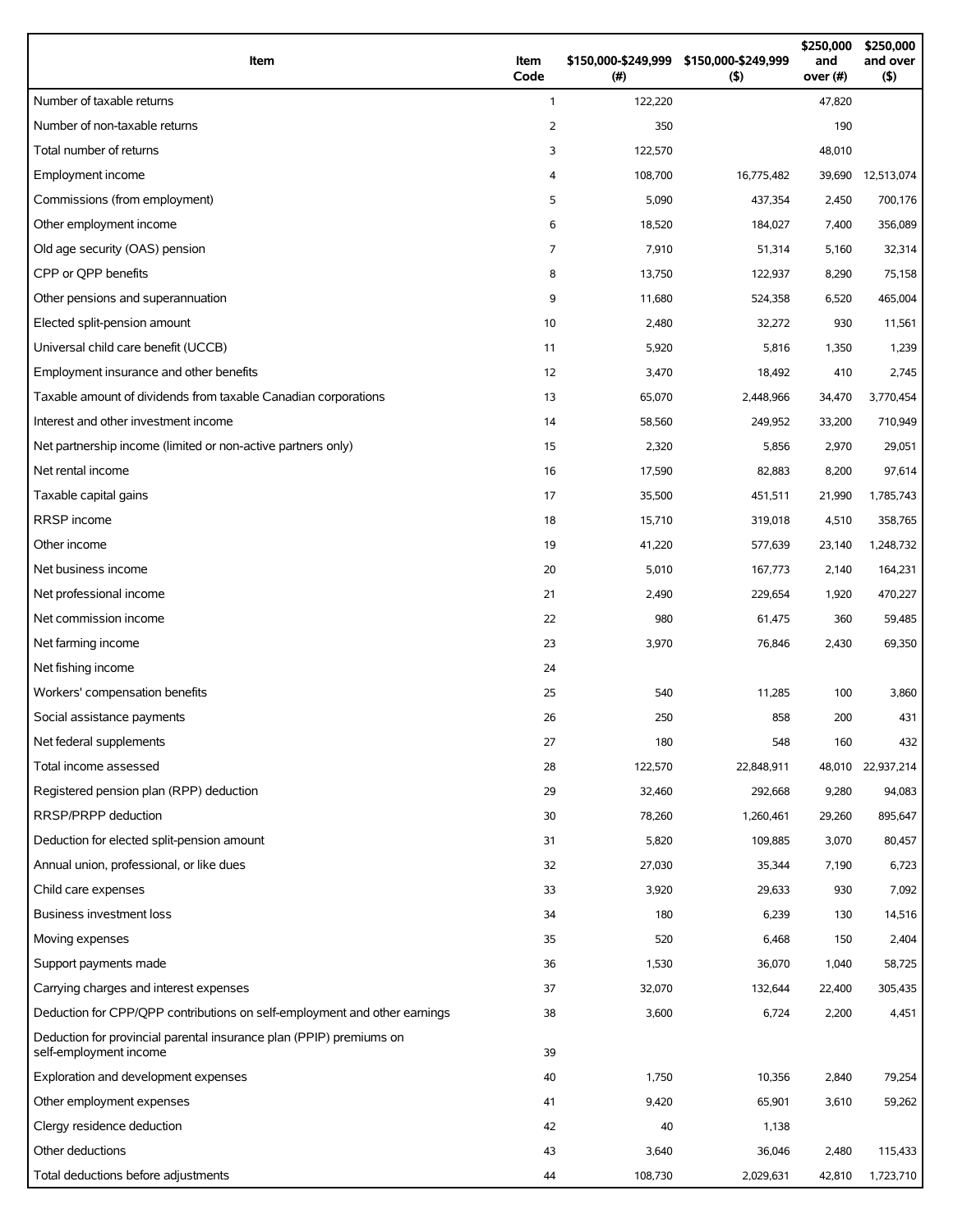| Item                                                                | <b>Item Code</b> | (#)     | \$150,000-\$249,999 \$150,000-\$249,999<br>$($ \$) | \$250,000<br>and<br>over (#) | \$250,000<br>and over<br>(5) |
|---------------------------------------------------------------------|------------------|---------|----------------------------------------------------|------------------------------|------------------------------|
| Social benefits repayment                                           | 45               | 8,970   | 50,652                                             | 5,060                        | 31,336                       |
| Net income                                                          | 46               | 122,550 | 20,771,041                                         | 48,000                       | 21,183,923                   |
| Canadian Forces personnel and police deduction                      | 47               |         |                                                    |                              |                              |
| Security options deductions                                         | 48               | 2,540   | 25,888                                             | 2,670                        | 298,297                      |
| Other payments deduction                                            | 49               | 800     | 12,250                                             | 300                          | 4,321                        |
| Non-capital losses of other years                                   | 50               | 100     | 2,787                                              | 50                           | 2,673                        |
| Net capital losses of other years                                   | 51               | 9,860   | 37,468                                             | 7,380                        | 92,757                       |
| Capital gains deduction                                             | 52               | 1,630   | 153,663                                            | 2,380                        | 608,001                      |
| Northern residents deductions                                       | 53               | 13,260  | 53,558                                             | 2,970                        | 12,463                       |
| <b>Additional deductions</b>                                        | 54               | 400     | 5,961                                              | 270                          | 12,304                       |
| Farming/fishing losses of prior years                               | 55               | 160     | 3,030                                              | 120                          | 7,510                        |
| Total deductions from net income                                    | 56               | 26,480  | 294,869                                            | 14,120                       | 1,039,090                    |
| Taxable income assessed                                             | 57               | 122,500 | 20,477,710                                         | 47,960                       | 20,146,153                   |
| Basic personal amount                                               | 58               | 122,570 | 1,404,749                                          | 48,000                       | 548,964                      |
| Age amount                                                          | 59               | 370     | 1,556                                              | 220                          | 887                          |
| Spouse or common-law partner amount                                 | 60               | 21,310  | 183,650                                            | 9,210                        | 80,762                       |
| Amount for an eligible dependant                                    | 61               | 2,110   | 22,307                                             | 670                          | 7,185                        |
| Family caregiver amount for children under 18 years of age          | 62               | 1,030   | 2,570                                              | 370                          | 868                          |
| Amount for infirm dependants age 18 or older                        | 63               | 60      | 336                                                | 40                           | 230                          |
| CPP or QPP contributions through employment                         | 64               | 105,110 | 274,470                                            | 37,020                       | 98,480                       |
| CPP or QPP contributions on self-employment and other earnings      | 65               | 3,600   | 6,724                                              | 2,200                        | 4,451                        |
| Employment insurance premiums                                       | 66               | 91,470  | 85,622                                             | 29,320                       | 27,304                       |
| PPIP premiums paid                                                  | 67               |         |                                                    |                              |                              |
| PPIP premiums payable on employment income                          | 68               |         |                                                    |                              |                              |
| PPIP premiums payable on self-employment income                     | 69               |         |                                                    |                              |                              |
| Volunteer firefighters' amount/search and rescue volunteers' amount | 70               | 250     | 762                                                | 30                           | 84                           |
| Canada employment amount                                            | 71               | 110,430 | 127,351                                            | 40,650                       | 46,779                       |
| Public transit amount                                               | 72               | 8,590   | 6,772                                              | 2,750                        | 2,013                        |
| Children's arts amount                                              | 73               | 10,870  | 3,943                                              | 4,720                        | 1,833                        |
| Home accessibility expenses                                         | 74               | 70      | 466                                                | 40                           | 255                          |
| Home buyers' amount                                                 | 75               | 880     | 4,164                                              | 120                          | 568                          |
| Pension income amount                                               | 76               | 13,340  | 25,879                                             | 7,180                        | 13,785                       |
| Caregiver amount                                                    | 77               | 1,380   | 7,705                                              | 520                          | 2,896                        |
| Disability amount                                                   | 78               | 900     | 7,190                                              | 560                          | 4,472                        |
| Disability amount transferred from a dependant                      | 79               | 2,110   | 24,286                                             | 810                          | 8,868                        |
| Interest paid on student loans                                      | 80               | 1,350   | 895                                                | 230                          | 161                          |
| Tuition, education, and textbook amounts                            | 81               | 3,120   | 23,350                                             | 810                          | 6,679                        |
| Tuition, education, and textbook amounts transferred from a child   | 82               | 8,880   | 48,058                                             | 5,580                        | 32,524                       |
| Amounts transferred from spouse or common-law partner               | 83               | 2,610   | 11,490                                             | 980                          | 4,500                        |
| Medical expenses                                                    | 84               | 11,240  | 54,709                                             | 6,370                        | 50,794                       |
| Total tax credits on personal amounts                               | 85               | 122,570 | 349,392                                            | 48,010                       | 141,825                      |
| Allowable charitable donations and government gifts                 | 86               | 61,080  | 192,199                                            | 31,180                       | 482,139                      |
| Eligible cultural and ecological gifts                              | 87               | 50      | 228                                                |                              |                              |
| Total tax credit on donations and gifts                             | 88               | 61,040  | 55,277                                             | 31,160                       | 157,328                      |
| Total federal non-refundable tax credits                            | 89               | 122,570 | 404,669                                            | 48,010                       | 299,152                      |